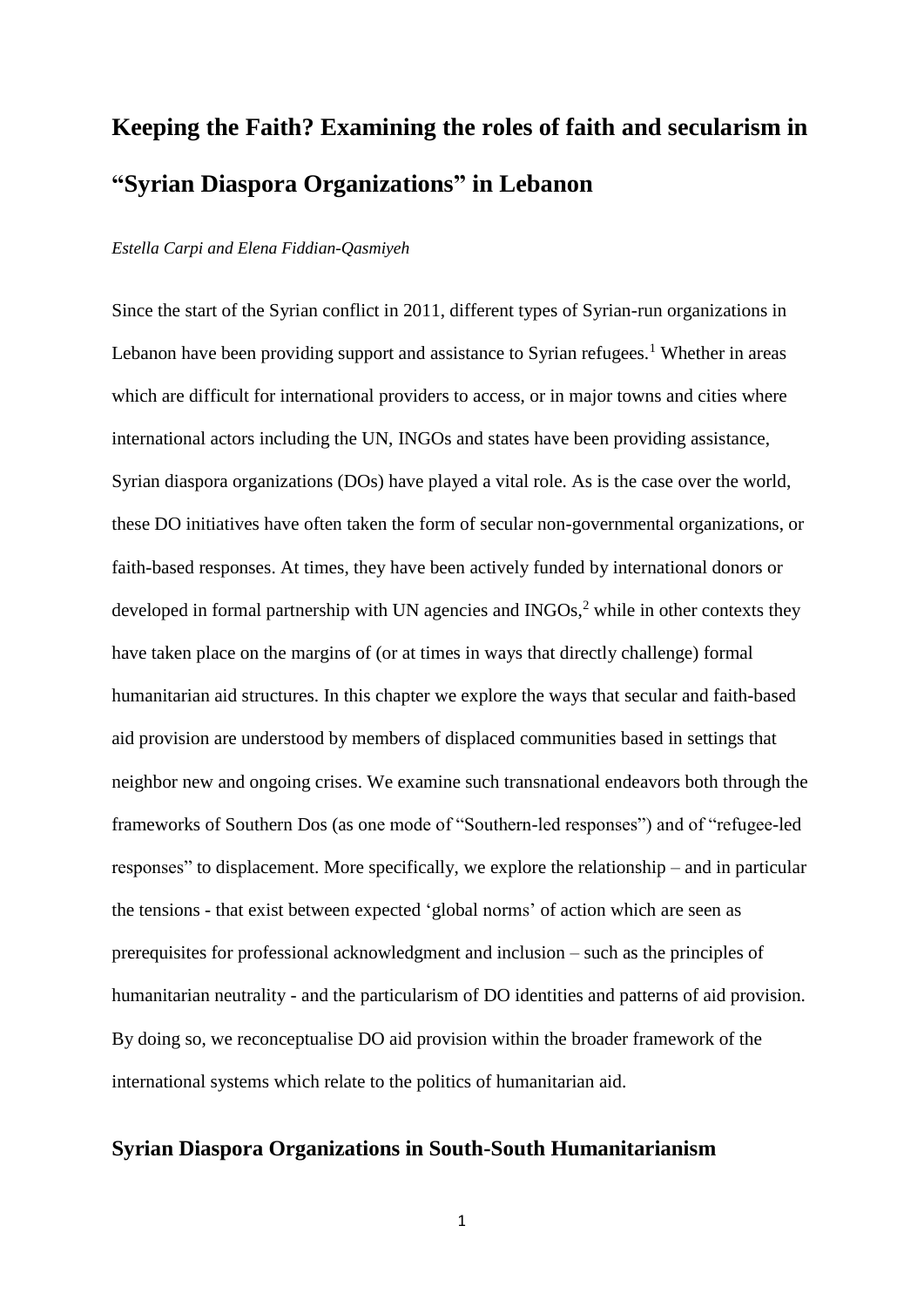The involvement of diasporas in humanitarianism is rapidly gaining momentum both as a field of academic study and as a modality of international aid provision for which diverse policies and support structures are being developed. This is, inter alia, a result of the growing recognition within the humanitarian system that DOs can act as quick and efficient brokers between formal aid actors and affected populations. 3 Indeed, since 2011, 75% of aid for people still inside Syria (including internally displaced people—IDPs) is reported to have arrived through local networks supported by Syrians living outside of that country.<sup>4</sup> In particular, many of these Syrian nationals have sought safety in Lebanon, from where they coordinate and distribute diverse forms of support, relief and assistance to Syrian refugees who have sought safety in Syria's neighboring countries.

These Syrian nationals based in Lebanon can therefore be classified as aid actors who engage in what we can refer to as "refugee-diaspora humanitarianism." "Humanitarianism" here broadly refers to the provision of assistance to conflict- and displacement-affected populations; in turn, the first part of this term (refugee-diaspora) centralizes the extent to which certain diasporas<sup>5</sup> may be constituted by "refugee groups which have fled political persecution, war and both colonial and post-colonial occupation and have maintained a cohesive sense of belonging on the basis of their exilic memory." <sup>6</sup> The intersections and outcomes of different forms and sites of memory and belonging, $\frac{7}{1}$  as related to different processes of migration, settlement, and displacement, are relevant for the purposes of our study, as we situate our discussion of 'the Syrian diaspora in Lebanon' on a hybrid ground formed by at least two groups: both by earlier groups of Syrian migrants to Lebanon who made the "domestic abroad"<sup>8</sup> prior to the war,<sup>9</sup> and by people who arrived due to the outbreak of the war in 2011. The support offered by different 'generations' of Syrian nationals in this context to other people displaced by the ongoing conflict simultaneously exemplifies and yet transcends a localized mode of "refugee-refugee humanitarianism"<sup>10</sup> by virtue of diverse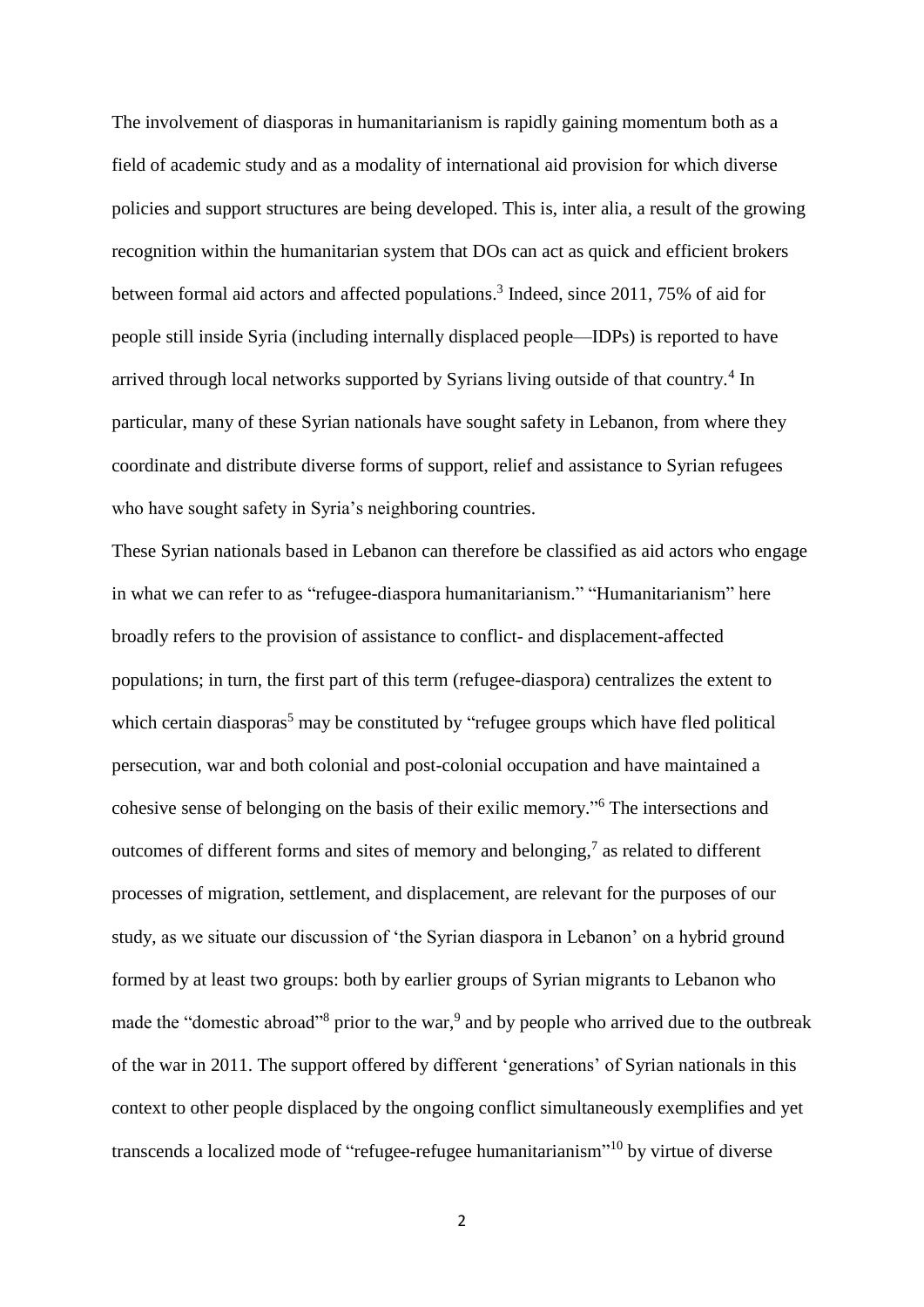transnational and diasporic connections and networks within, across and beyond the Middle East.

While acknowledging the roles played by individuals, families and diverse informal community groups in responding to displacement from Syria, in this chapter we examine the roles played by a range of Syrian providers based in Lebanon.<sup>11</sup> National legislation in Lebanon has required all of these organizations to be legally registered as *Lebanese* NGOs, and in many cases they have far fewer resources than other local Lebanese NGOs. Irrespective of this formal categorization of Syrian-led NGOs as Lebanese, for the purposes of this chapter we refer to these as groups as Syrian DOs, and we aim to situate and contextualize their positions and roles in Lebanon and further afield on the basis of our ongoing research into Southern actors' responses to displacement from Syria.

Syrian DOs in Lebanon include organizations established and led by activists, ex-protesters, established Syrian migrant workers, and religious leaders who have become relief providers since the crisis broke out. In line with our interest in the roles played by Syrian nationals in responding to displacement, and in the significance of faith and secularism in humanitarian responses,<sup>12</sup> the chapter examines tensions between faith and secularism, and how such tensions play out in the initiatives developed by Syrian DOs, exploring how and with what effect faith, religion, and secularist frameworks relate to Syrian DOs. Second, we explore the reasons behind the act of establishing these organizations. This is particularly important in light of the strong financial and political support that a core group of popular secular(ist) Syrian DOs have received from international donors/agencies: These secular(ist) Syrian DOs have managed to be "rooted cosmopolitans",<sup>13</sup> adopting a transnational role between international and local communities. This type of DOs has often been used by the international community to pursue democratization goals in sending states.<sup>14</sup> In contrast, faith-based DOs play an important intermediary role for diaspora philanthropic acts,  $15$  —such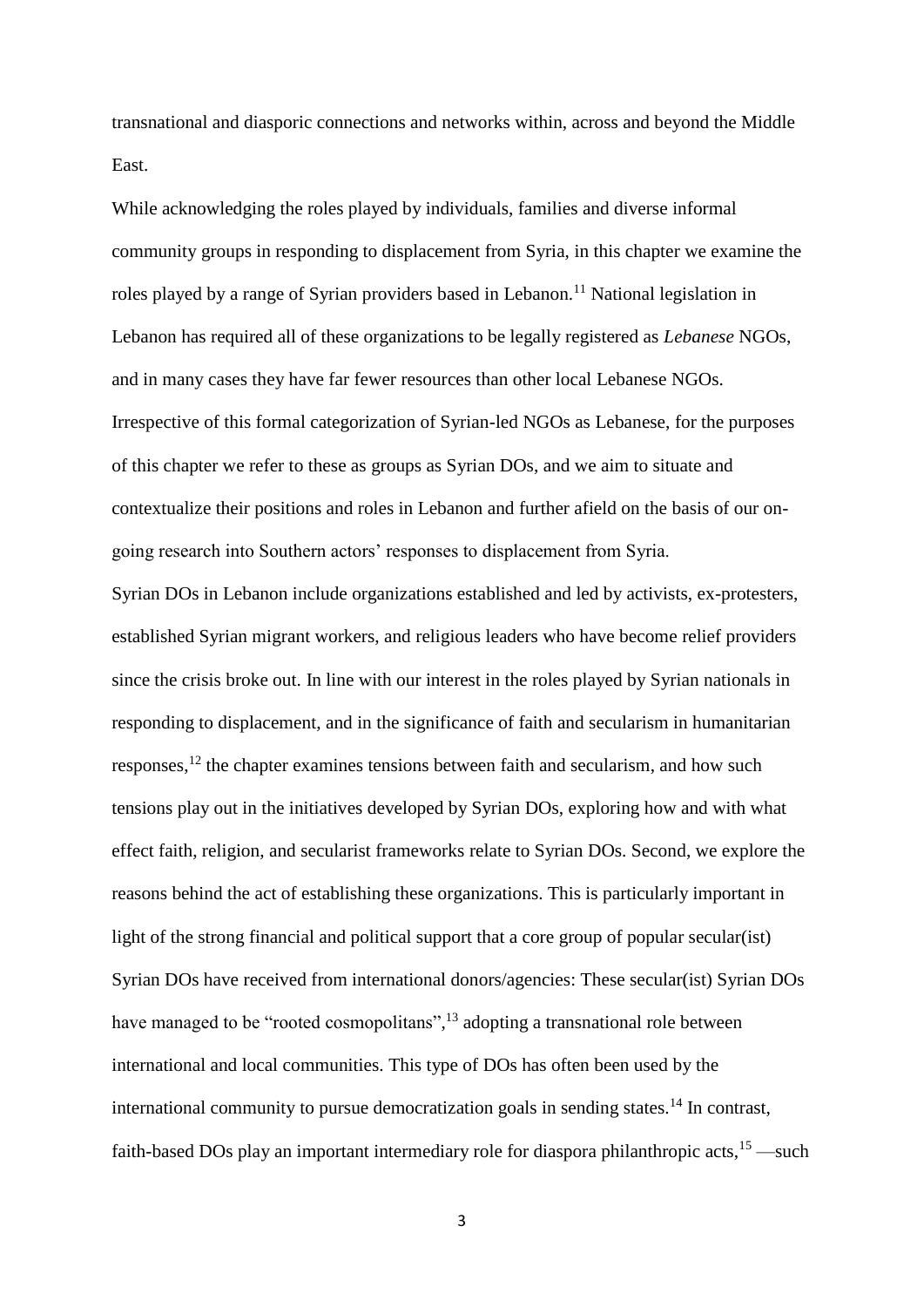as providing money, goods, voluntary labor, knowledge, and skills for the social benefit of the community.<sup>16</sup> Nonetheless, secular and especially faith-inspired DOs have often been viewed by members of the international community (both in the context of Syria and more broadly) as being unable to fulfil key international humanitarian principles, in particular humanity, neutrality, independence, and impartiality. Indeed, they are assumed to prioritize political or sectarian dimensions through providing assistance (only or primarily) to their conationals, therefore reproducing and/or generating socio-economic inequalities. <sup>17</sup> This secular interpretation of the partialist nature of faith-motivated assistance<sup>18</sup> remains biased towards diaspora groups that mobilize within the global South (as members of the 'near diaspora'), where the source of global migration crises supposedly lies.

By assessing the role of faith and secularism in diaspora-led forms of assistance provision, and the way the principles and motivations underpinning assistance diversely impact humanitarian action, we primarily situate our analysis within the context of the official humanitarian apparatus' "localization of aid" agenda, which emerged as one of the key goals of the 2016 World Humanitarian Summit. Localization purports to enhance partnerships and collaborations with local and refugee-led NGOs, to include local and refugee populations in provision activities, and to employ local staff to a greater measure.

After outlining how these Syrian DOs normally operate on the ground, we examine how faith is made either visible or invisible in these settings, and in turn explore the use of the discourse of "neutrality" to justify or reject different approaches to assistance. Finally, we trace how a sense of belonging in these Syrian DOs assumes multiscalar identity configurations.

## **Methodology**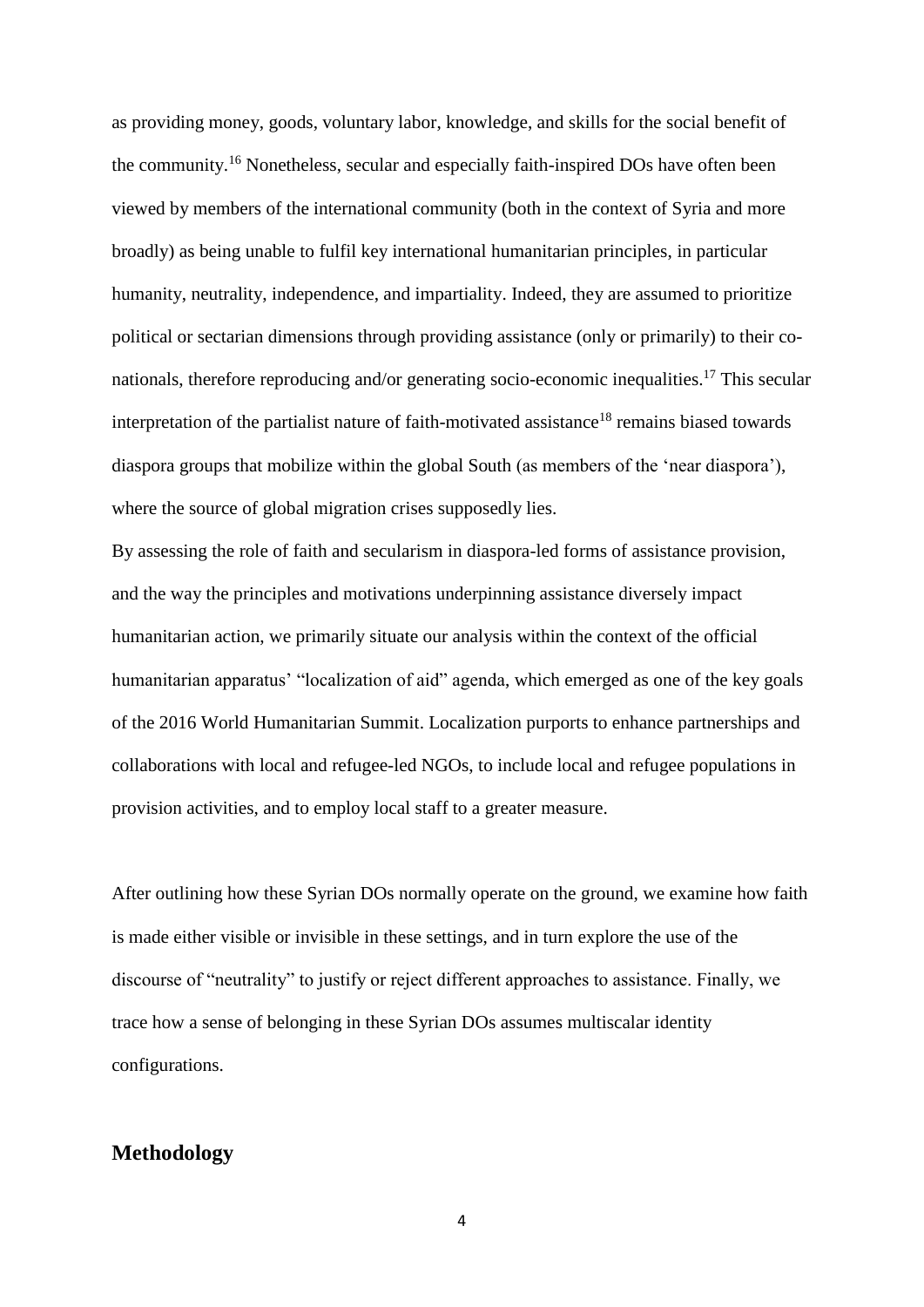This chapter is informed by our individual and collaborative long-standing research into local and Southern-led responses to displacement from Syria. <sup>19</sup> This has included over 45 interviews conducted by Carpi in Beirut and northern Lebanon (Halba, al-Bireh and Tripoli) since 2017, and over 180 interviews conducted in Beirut, Baddawi camp and Jebel al-Baddawi as part of Fiddian-Qasmiyeh's 'Refugee Hosts' project since 2016.<sup>20</sup> In particular, here we draw on in-depth interviews conducted by Carpi during March 2018 with Syrian nationals running DOs in Lebanon, as a means of gaining insight into these individuals' motivations behind their assistance provision and, in particular, the role of faith and secularism in their politics of aiding Syrian refugees. The interview extracts cited below are derived from Carpi's interviews with a Muslim Sunni *sheikh* from Syria who manages a high school for Syrian refugees in the northern Lebanese city of Tripoli; a faith-inspired Syrian former aid provider in Tripoli; a faith-inspired refugee aid provider in Tripoli; a Syrian refugee man who provides aid to his co-nationals in a local mosque in the Akkar village of al-Bireh (northern Lebanon); and a secular refugee service provider in Beirut. Of these diasporastarted initiatives, all self-identified as Muslim, but provided assistance to Syrian refugees in Lebanon either through official faith-based organizations, or through secular*ized* organizations, a process we explore in more detail below.

#### **Syrians in Lebanon**

In the cases we analyze below, the term "Syrian diaspora" refers to Syrian nationals who either recently fled violence and persecutions or worked in Lebanon since before, and mostly improvized themselves as assistance providers. Here it is worth specifying how these Syrian providers acquire a transnational dimension in the Lebanese context. Notably, the term "diaspora" can simultaneously encompass all of the social classes that compose a mobile society, therefore not being homogenous.<sup>21</sup> Indeed, the mobilisation of Syrian diaspora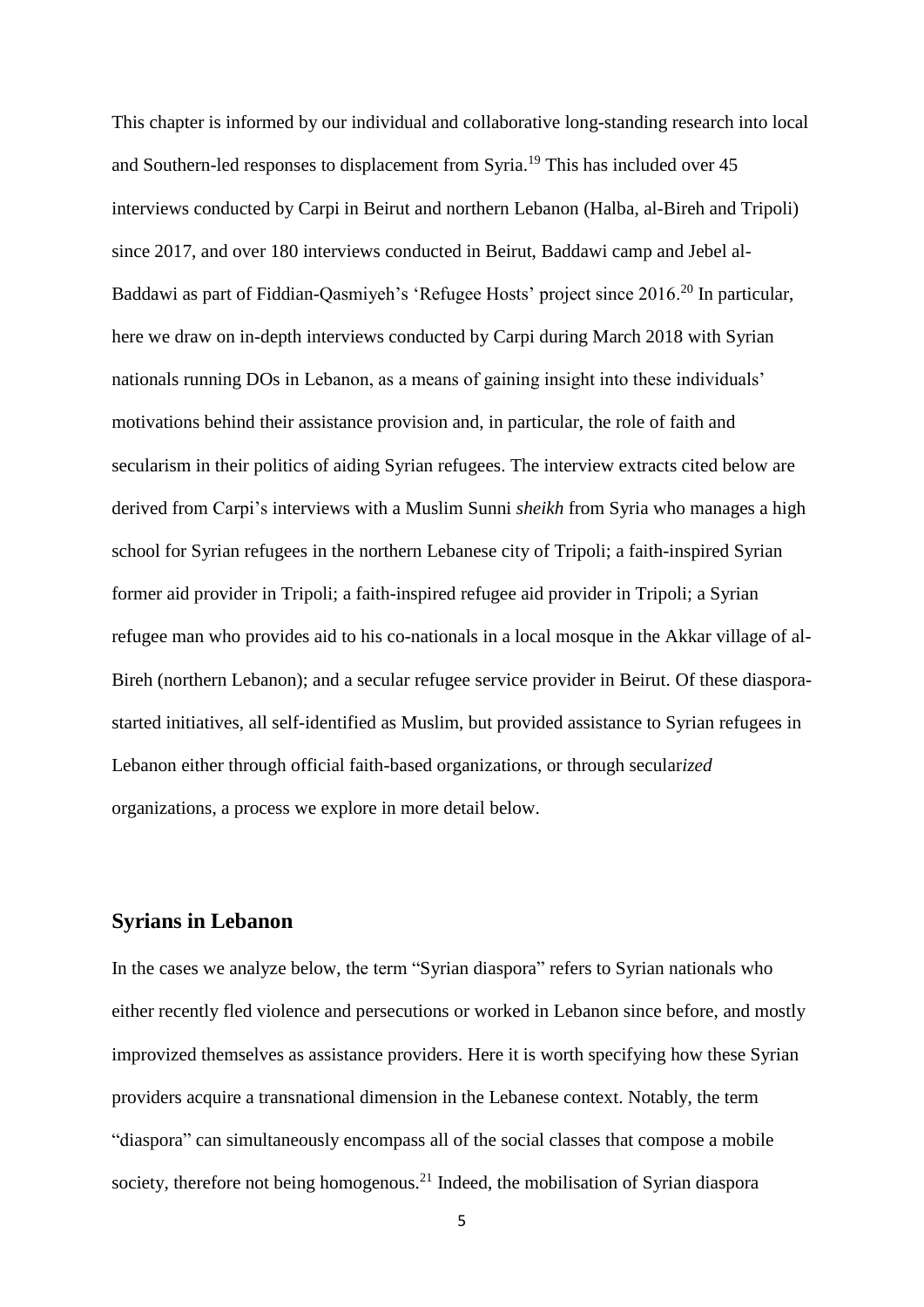communit*ies* (in the plural) around the Syrian revolution and civil war has produced new diasporic identities and imaginations.<sup>22</sup> Such communities have mobilized either in support of or in opposition to the Asad regime "through the mobilization of material or symbolic links to homelands that are invested with moral dimensions."<sup>23</sup> In this sense, the creation of diasporic NGOs providing assistance and support to war-stricken co-nationals is one among many forms of political mobilizations.

In this context, "diaspora" successfully captures the transnational positioning of national groups that hold the same nationality, as they reside "between two countries, sharing in two cultures, having an emotional investment in two nations, and preserving social connections in two societies."<sup>24</sup> Importantly, "diaspora" does not necessarily presuppose the existence of a well-bounded community embracing all its national members within the receiving society: yet, it potentially allows us to discuss their presence and practices as members of a "diasporic group." Especially in the case of Syrian nationals in Lebanon, speaking of a pre-existing "Syrian community" would be misleading. The historical porousness of the Lebanese-Syrian border led Syrian migrants to take up seasonal labor and return to Syria on a regular basis; while Syrians have often been deeply connected to Lebanon, the likelihood of moving back and forth has not historically led to the construction of a well-bounded Syrian community within Lebanon.<sup>25</sup> Moreover, Lebanese labor and migration policies<sup>26</sup> have deliberately sought to prevent the creation of Syrian "enclaves" within Lebanese society, as has the troubled political relationship between Lebanon and Syria and the chronic fear of instability. In this context, diaspora as a concept allows for shifts in migratory processes from temporary and circular to permanent or semi-permanent.<sup>27</sup>

## **Establishing a "Syrian Diaspora Organization" in Lebanon**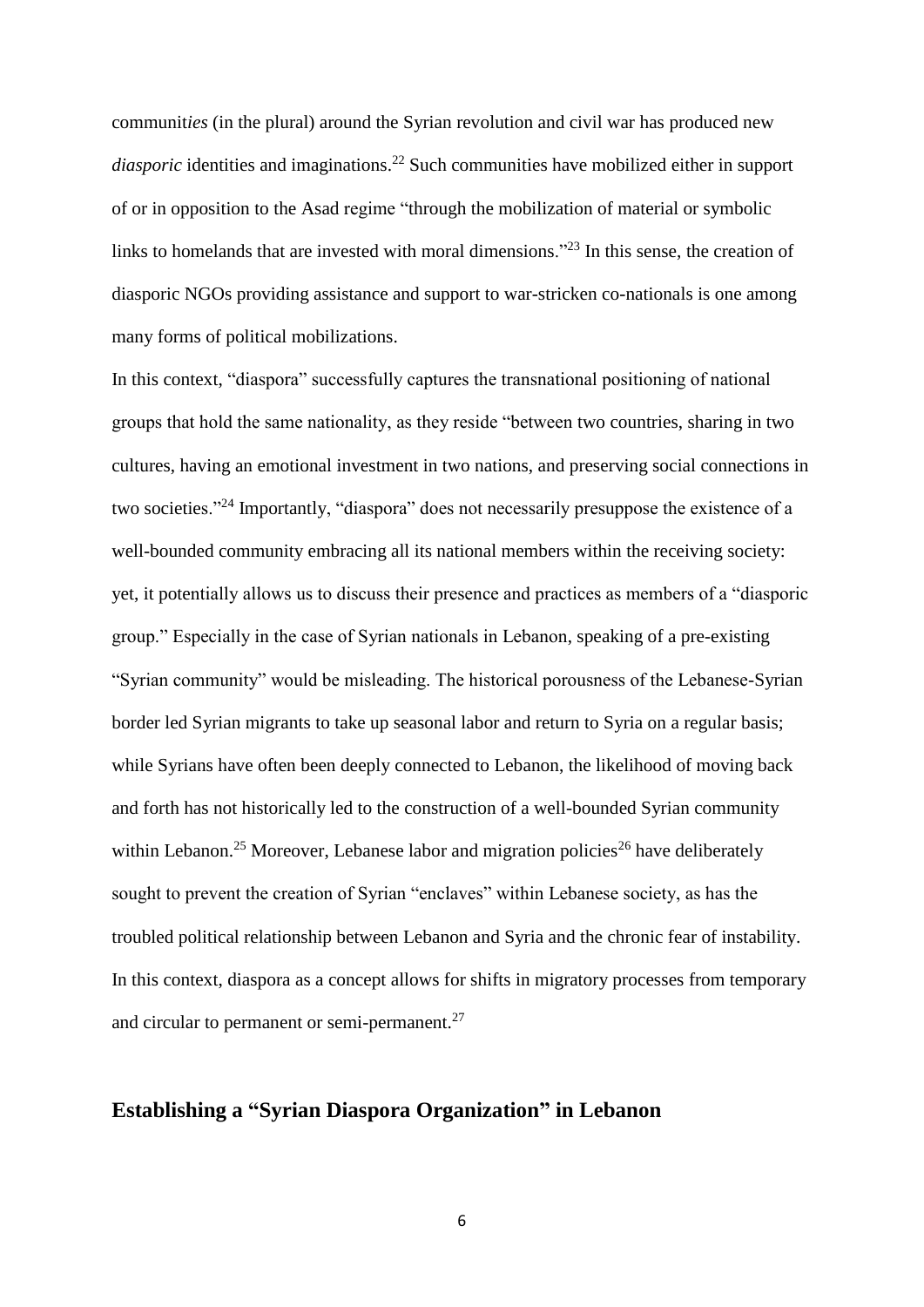For the sake of clarity, we group Syrian DOs in Lebanon into two different categories. The first type is formed by DOs mostly started by longstanding Syrian migrants in the global North (especially in the United States). These Syrian DOs, which the scholarship describes as rooted in the history of Syrian migration from Greater Syria since the Ottoman Empire,<sup>28</sup> tend to work from outside the Middle Eastern region—mainly acting as donors or remittance actors,<sup>29</sup> which symbolize their attachment with the country of origin  $30$ —and generally have a thin presence on the ground. The second type is instead formed by *de facto* Syrian NGOs, which, as noted above, are legally prohibited in Lebanon. As a Syrian refugee service provider in Beirut contended: "In theory, only one Syrian for every three Lebanese employees could be hired, but it's not what actually happens".<sup>31</sup> Officially, the founder needs to be a Lebanese citizen, but, in practice, these DOs are largely run by Syrian nationals who recently fled the conflict, even though they cannot even open a bank account. We focus on this second category of Syrian DOs. Most of these DOs are officially secular, and most of their current activities revolve around social activism, education, and cultural initiatives rather than humanitarian practices per se, and are often seen as threats to the Syrian state.<sup>32</sup> Some of these Syrian DOs also engage in political activism, being themselves, in several cases, transnational forms of "politicized social formations." Indeed, our fieldwork findings to date show that our Syrian DO interlocutors have tended to define their own activities in "civic" terms—as *madani—*rather than as "humanitarian"—*insani*. In this second category, interviewees with DO leaders and members tended to mention the *insani* concept only when invited to do so, but never spontaneously. This suggests that humanitarianism is not the primary way that these NGOs define their own modes of assistance. Instead, they mostly defined themselves as civil society organizations.

Importantly, the members of this type of *de facto* Syrian DOs generally struggle to make ends meet on a monthly basis, and they are unable to send remittances to Syria or family members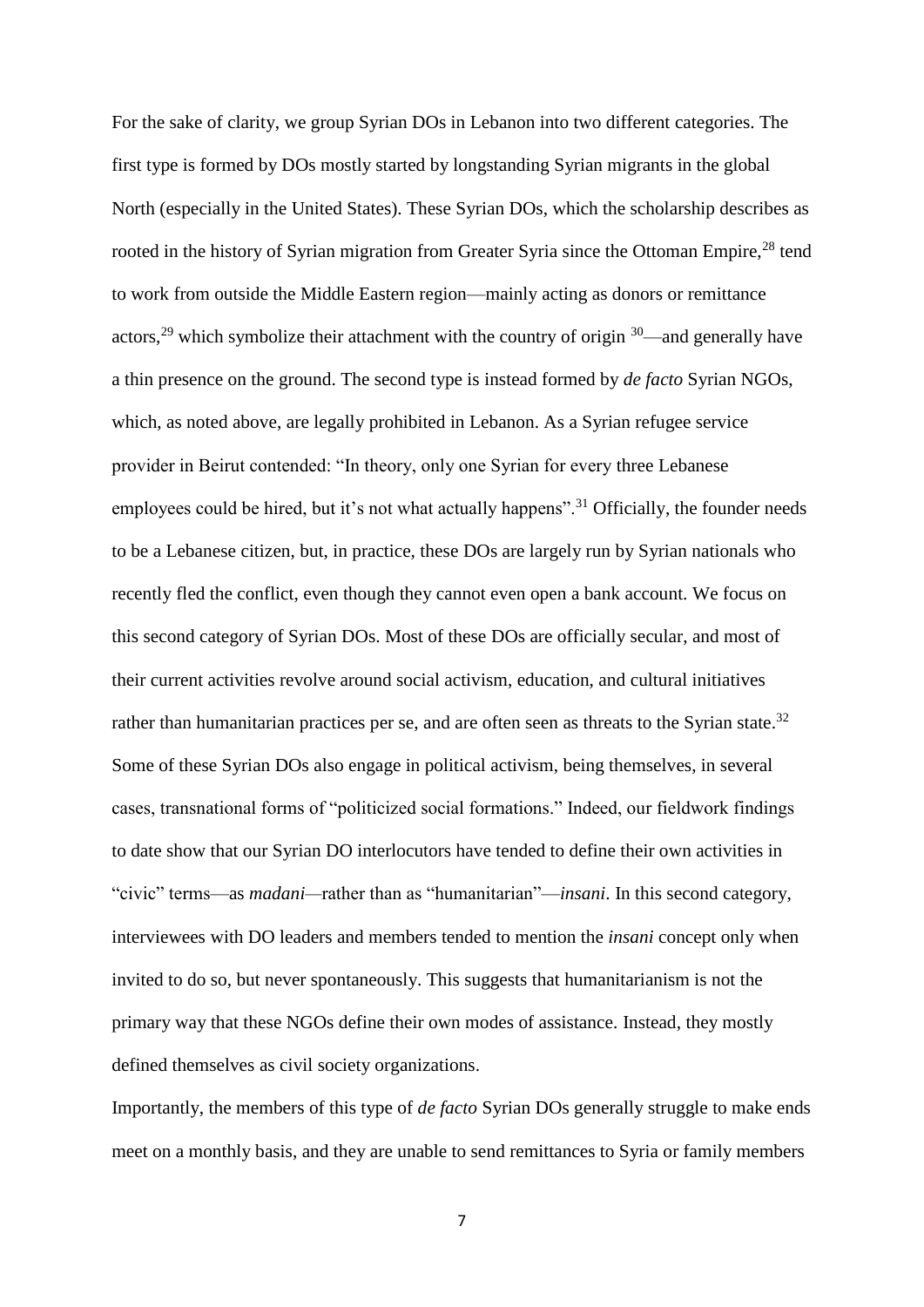who have resettled elsewhere. As has been extensively documented, many migrant groups in countries of the global South and North contribute to the development of their country of origin<sup>33</sup> and poverty reduction,<sup>34</sup> especially at a family and community level.<sup>35</sup> In contrast, the Syrian DO members interviewed in Lebanon do not form an enfranchised professional community, and instead suffer from "philanthropical insufficiency," in terms of limited resources and scale.<sup>36</sup> The relatively vulnerable social, legal, and economic position of these Syrian DO actors has been found to be common in South-South migration, as many South-South migrants are not wealthy and therefore have less to remit. $37$ 

## **The Ongoing Formalization of Assistance**

According to the Syrian providers interviewed, *ad hoc* and informal modes of aid provision are the norm among *de facto* Syrian DOs. A Syrian refugee from Homs who engages in aid provision for his co-nationals in the Akkar village of al-Birah and exemplifies the diverse forms that diaspora aid can take, affirmed that he informally contributes to the charity activities of a local mosque that has no powerful communication means or outreach strategies:

Everything we do is informal, people know about us *bouche-à-bouche* [through word of mouth], and we don't coordinate with others. We don't necessarily need an official space, as we want to avoid bureaucracy… Bureaucracy is about numbers, and my religiousness doesn't want my recipients to feel like numbers! We would just like to get the respect from the *sheikh* we work though, and the respect of the people we give good quality things to [...]. We can still do something for our brethren.<sup>38</sup>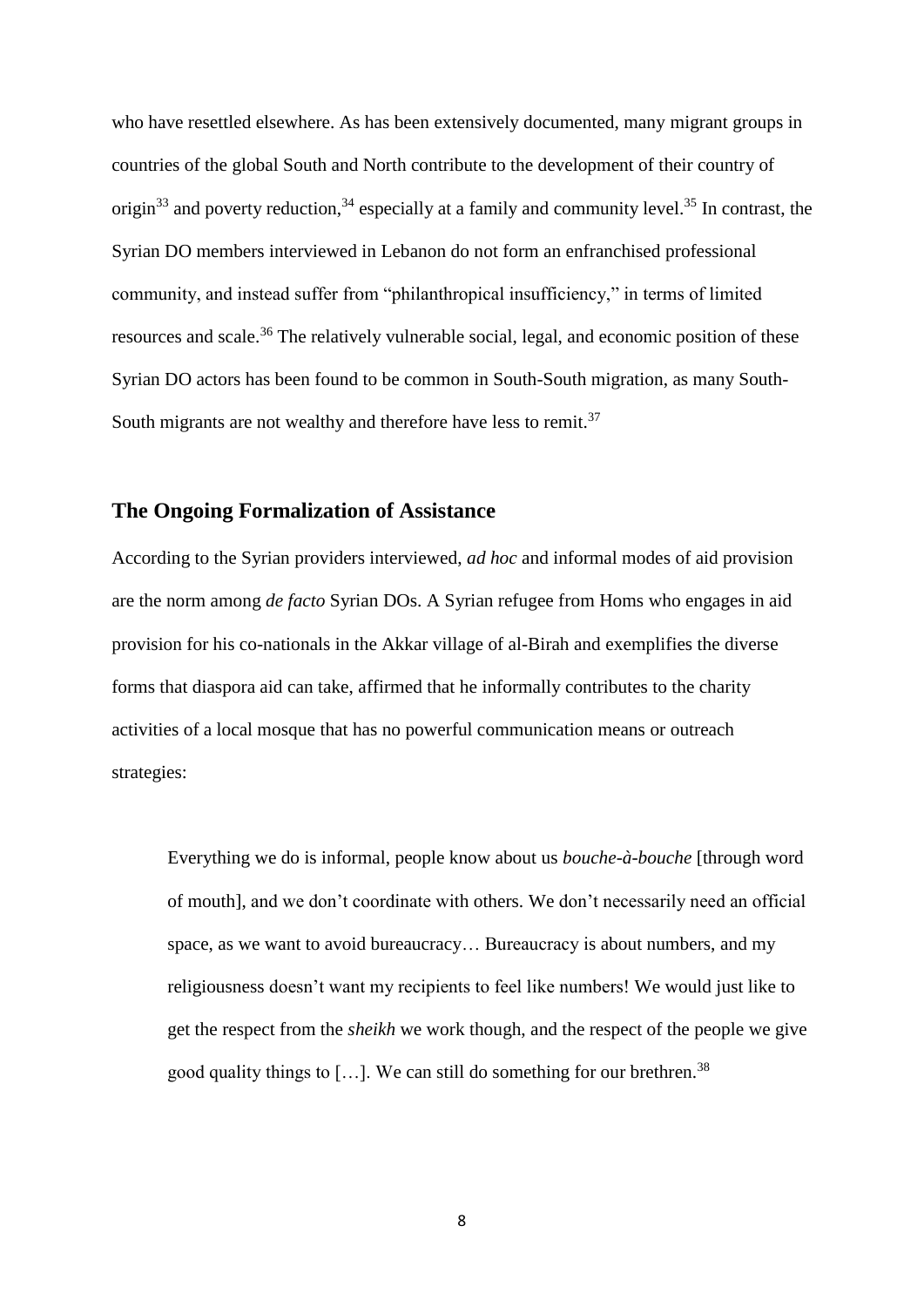As reflected here, at times a lack of bureaucratization and small-scale systems of provision are deliberate choices. However, despite their informal nature and the spontaneous character of their assistance, some Syrian providers acknowledged the potential benefits of externallyprovided support. For instance, Hadi, a Syrian aid provider and activist in Tripoli, affirmed that he regretted having rejected collaborations with INGOs and even the Syrian National Coalition in Istanbul in the past:

At the beginning I didn't want to cooperate as I wanted to keep our independence and our work informal, but I now realize that I made the life of my own organization unsustainable.<sup>39</sup>

Indeed, such organizations have often changed in nature over time, with a Syrian refugee aid provider and activist in Tripoli explaining that their activities were initially definable as "initiatives" (*mubadarat*), rather than fully fledged "associations" (*jam'aiyat*). Even when official partnerships with international donors and INGOs do not exist, Syrian DO initiatives do not take place in isolation from other locally, regionally and internationally-led responses. In this context, our Syrian DO interlocutors argued that *ad hoc* and nonprofessionalized modes of assistance are part of the same aid framework as other official entities which carry out humanitarian work on a larger scale and with many more means. By this token, a Syrian refugee providing aid to Syrian co-nationals in al-Birah argued:

The first mother (*awal emm*) for me is always the UN… We're not *better* than them, their work is as valuable as ours. We only do what we can because we have solidarity with those living with hardships. Like the UNHCR in Syria... The UNHCR used to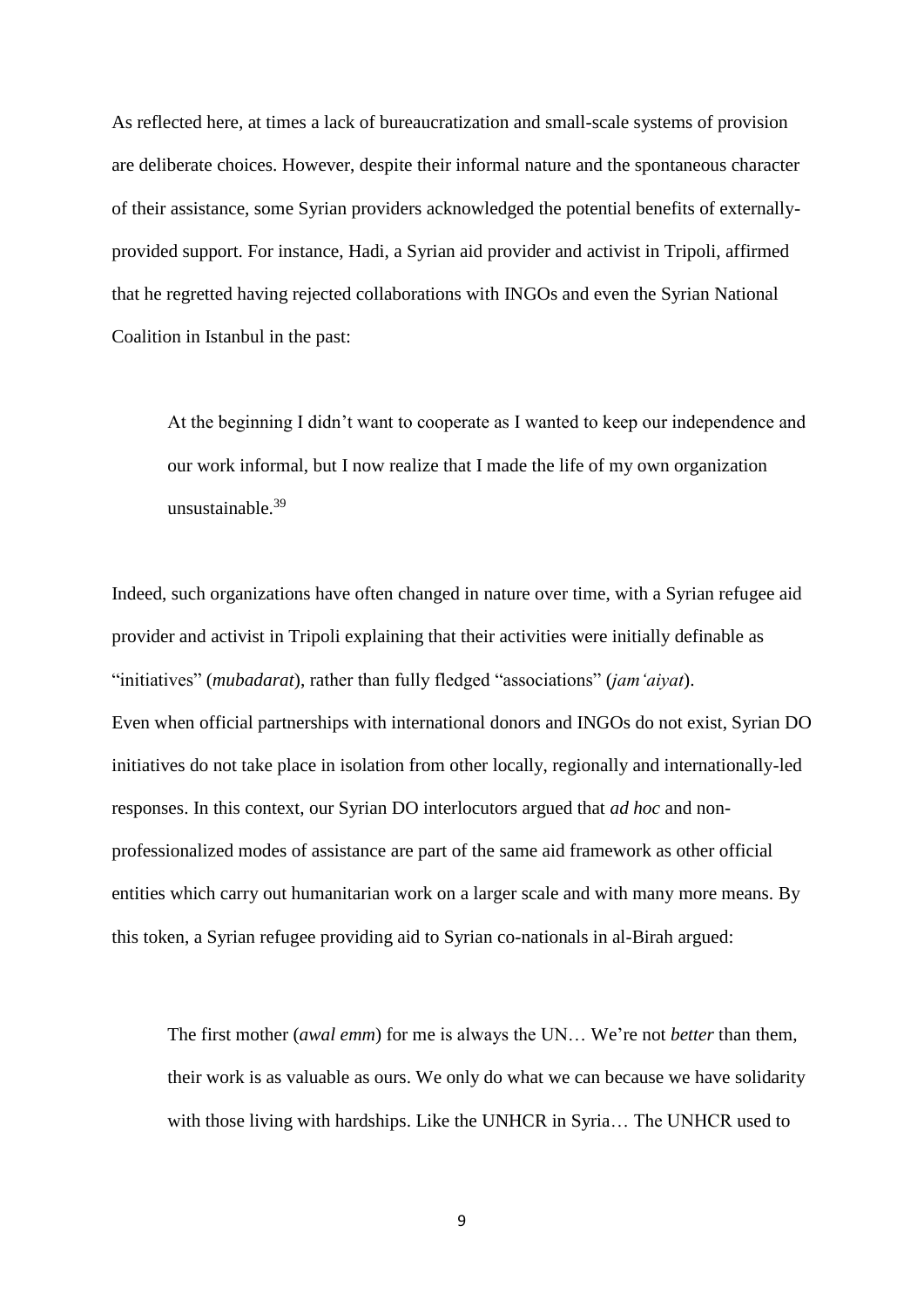do many things for refugees, and it's always at the frontline in addressing emergencies.<sup>40</sup>

Such Syrian DOs initially used to rely upon informal networks and ways of working, and upon volunteers, as often happens in DOs, which - with the exception of highly skilled and entrepreneurial diaspora members - often work through individuals who frequently travel to and weave networks with the country of origin rather than partnering with formal institutions.<sup>41</sup>

Although we refrain from defining Syrian DOs' *ad hoc* approach and limited outreach as "a challenge"—to us, this simply reflects a particular way of operating on the ground and not necessarily a structural limitation—it appears that the less bureaucratic NGO logistics are, the less likely they are to seek to increase their funding options. Nonetheless, at a gradual pace, many Syrian DOs started formalising their activities by strengthening their bureaucratic system when applying for large grants or becoming partners of large INGO projects, in addition to developing administrative capacities. Significantly, a Syrian refugee vocational school director indicated that:

We're not like the Iraqis in Syria. They were resourceful, and able to cater for themselves. We're weak, and assistance provision is something new to us […] In Syria we seldom engaged in volunteering as there was no freedom, no civil society to work for, unlike in post-war Lebanon. 42

This gradual process allowed Syrian refugee providers to turn their mostly free labor into a professional activity, with roles and activities that need proper funding, and that can now be taken seriously as fully-fledged humanitarian action. However, as a EU diplomat stated in an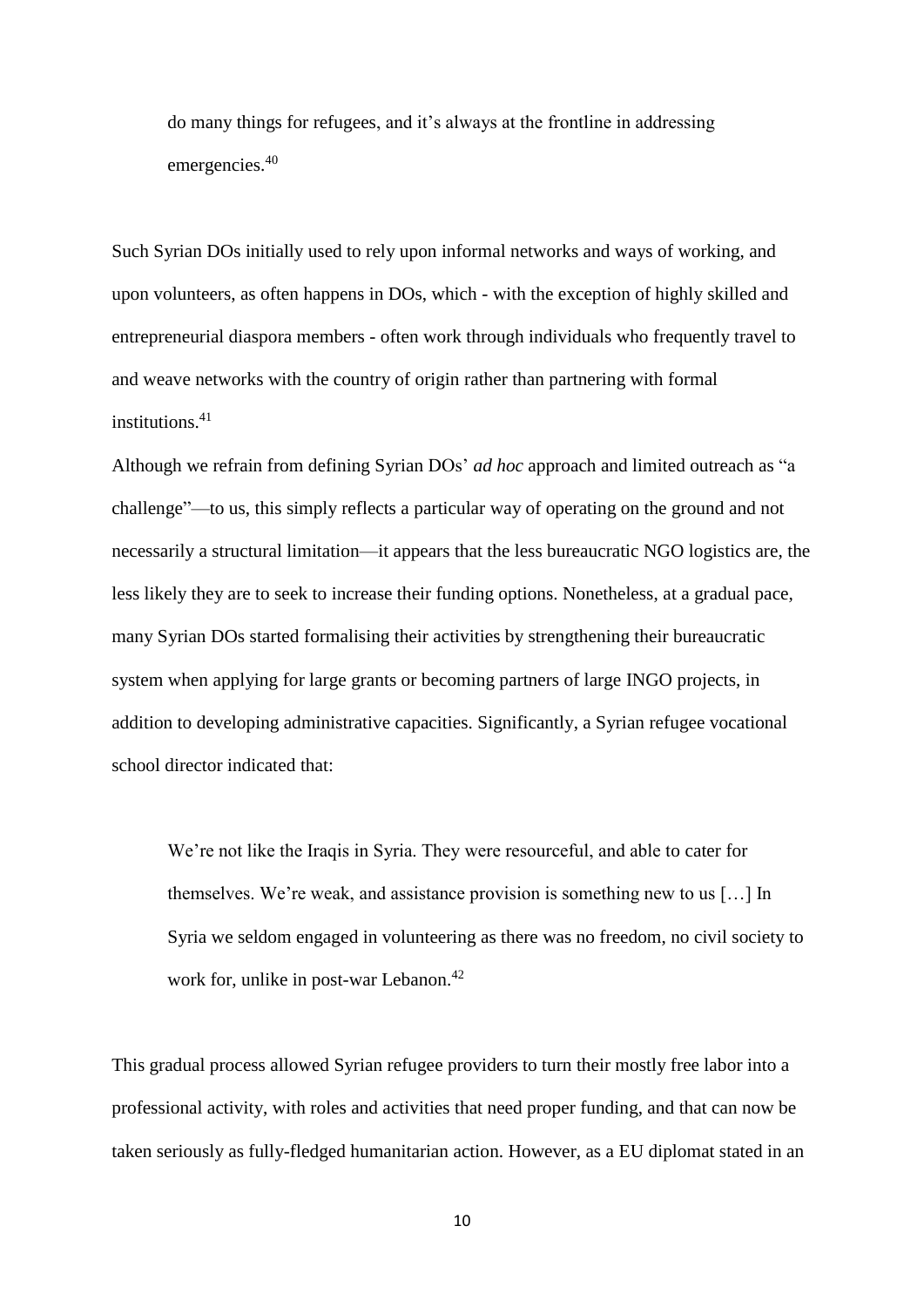interview in 2016: "The challenges are huge in Lebanon because of the legal framework. Those NGOs are strongly monitored by the government, especially by the banking system. So, for example, when they receive funds, and their CEO is Syrian, he [sic] has to justify every single Euro."

In short, Syrian DO members described the formalization process as a pathway that would have to be followed in order to generate sustainable livelihoods, to keep on pursuing their largely political and civic endeavors, and to be considered fully-fledged humanitarian actors and partners in the international arena. All of the interviewees stressed that most Syrian youth did not initially mean to become formal aid providers, making of humanitarian action their own life profession. This was also due to the short-term perspective that Syrian nationals initially had *vis-à-vis* the success of the uprising and the end of the conflict at an early stage. Refuge itself was conceived as temporary: "We thought that the conflict would have ended soon with regime change, as it occurred in other Arab countries," said Wissam, a Syrian refugee provider in Tripoli. "Eventually the conflict lasted and it's even going to survive me! So, our resources over the time got limited… we never had thought of having to develop a proper plan to be able to satisfy our people's needs."

#### **Strengthening Syrian DOs through a localization approach?**

In spite of the international donor community's increasing commitment to "localising" aid, *de facto* Syrian DOs in Lebanon face a series of challenges when attempting to 'scale up' and professionalize, and are simultaneously at risk of being instrumentalized by international organizations.<sup>43</sup> As noted by Brinkerhoff, it is often the case that international organizations do not respect DOs' organizational identity in the design and implementation of projects.<sup>44</sup> In addition, it has often been found that international actors tend to approach Southern actors as beneficiaries rather than fully fledged partners, not encouraging the latter's professional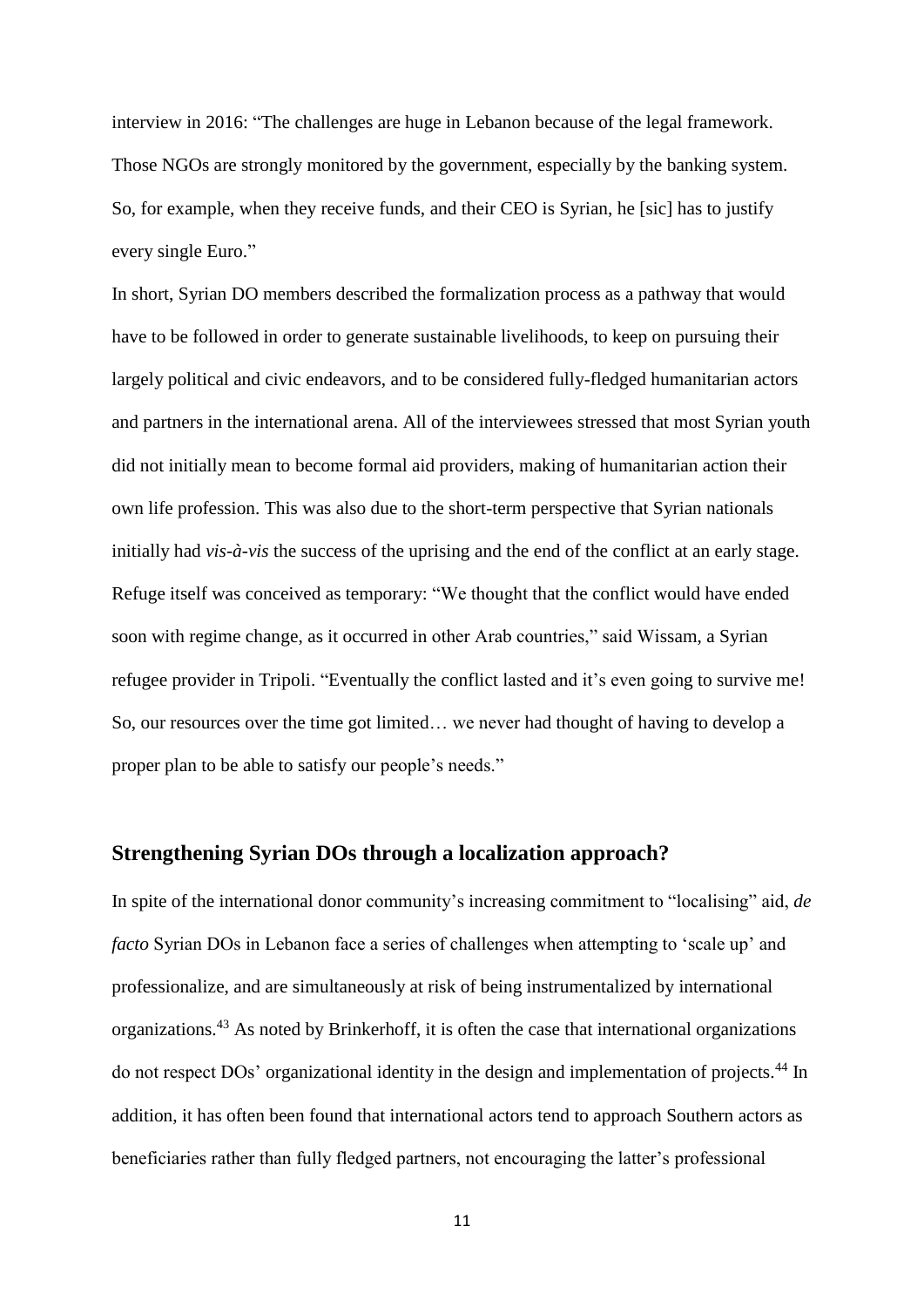development and expansion.<sup>45</sup> Yet, our interviewees affirmed that an apparent adaptation to the western way of working—and even living—is somehow expected to be able to receive funding and *feel* included and valued. As evidence of this, a Syrian provider explained that aspiring Syrian humanitarians often adapt their lifestyle to Beirut's western-like ways of living to feel accepted, and to make themselves more culturally suitable to receive international funding: "To get western funding, which is generally more sustainable, we started going to the streets of Gemmayze [an eastern suburb of Beirut popular for its nightlife] and having beers."<sup>46</sup> This account further illustrates how international secular donors and providers prefer partnering with those Syrian DOs which show a "secular" face. In addition to their precarious legal status in Lebanon,  $47$  the main challenges that these Syrian DOs face are, first, the volatile nature of funding; second, their lack of linguistic skills, especially English, which often prevents them from communicating directly with donors without the mediation of their international donor and NGO partners; and, thirdly, the effects of implicit and explicit concerns held by donor states, UN agencies and INGOs that Syrian DOs' motivations and modes of operation may be incompatible with their ethical standards and the international humanitarian principles of neutrality and impartiality.

As will be evident, these factors were reiterated in the interviews as the first reason behind organizational weakness, therefore resonating with official statistics: according to a recent study,<sup>48</sup> Syrian civil society organizations have difficulty access funding in Turkey and Syria (77%), face security concerns (7%) and suffer from the unpredictable character of governmental policies (5%), undermining their perception of being viable over time. Furthermore, one of the present limitations of the localization approach resides in the actual nature of local-international partnerships. The latter do not generally work horizontally, as INGOs want to ensure compliance with their ethical standards, such as the traditional humanitarian principles of neutrality and impartiality. As we discuss below, some of these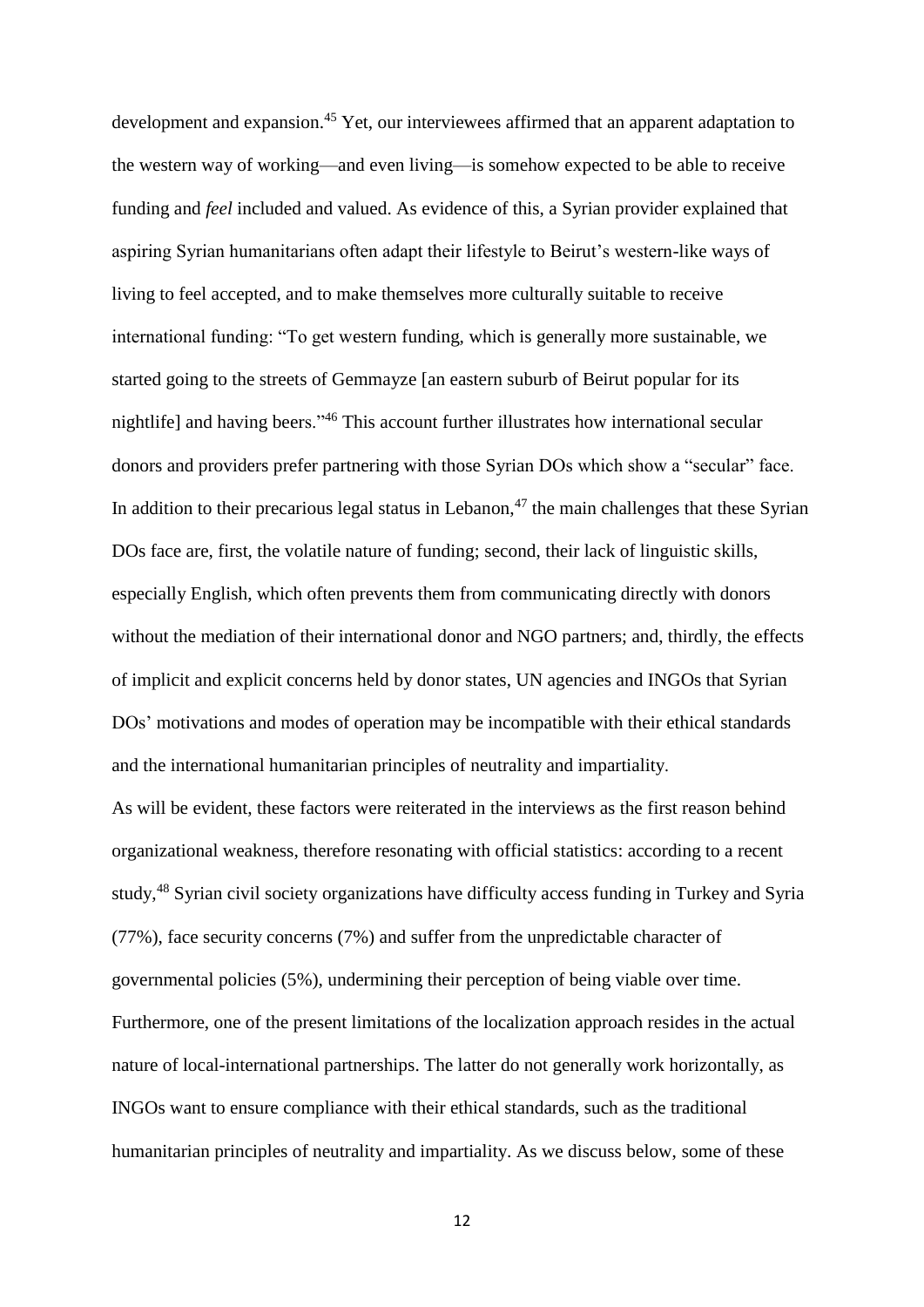Syrian DOs overtly took a political stance *vis-à-vis* the Syrian uprising and the subsequent repression, and, if supported by specific local parties, they have been looked down at. This is not peculiar to the Middle Eastern region, having also also occurred in Syrian diasporic groups residing in South America, such as Argentina and Brazil, where sectarian discourses, religious identities and transnational diasporic connections have been manoeuvred discursively by different political actors.<sup>49</sup> Against this backdrop, international actors are reluctant to start truly equal partnerships and distribute financial, executive and political power on an equal basis.

Rather than referring to a relationship between international and "local" actors, from a Syrian perspective "localization" was understood and explained as a shared *existential* status between providers and beneficiaries. Most interviewees believed that Syrian DOs can "give more" than INGOs because Syrian DO members who recently fled the conflict are victims giving to other victims. Rami, an Syrian DO worker, argued: <sup>50</sup> "How can an outsider understand how a displaced person feels, first humiliated with torture, detention, and persecution, then having his own house bombed, with no personal belongings left, and crossing the border, after trying to pursue a change?"

Overall, Rami and other interviewees argued, INGOs and UN agencies are less well placed than Syrian DOs to work directly with local and refugee communities in the countries neighboring Syria, as most of their staff cannot rely on the common idea and feeling of national belonging on the one hand, and the common experience of dispossession and displacement on the other.

Whether for this or other reasons, including logistical and political challenges, INGOs and UN agencies have proved to be increasingly interested in cooperating with Syrian DOs to ensure access to needed populations. As a Western diplomat affirmed, international actors are interested in working with what he defined as "hybrid NGOs" – i.e. Syrian-Turkish or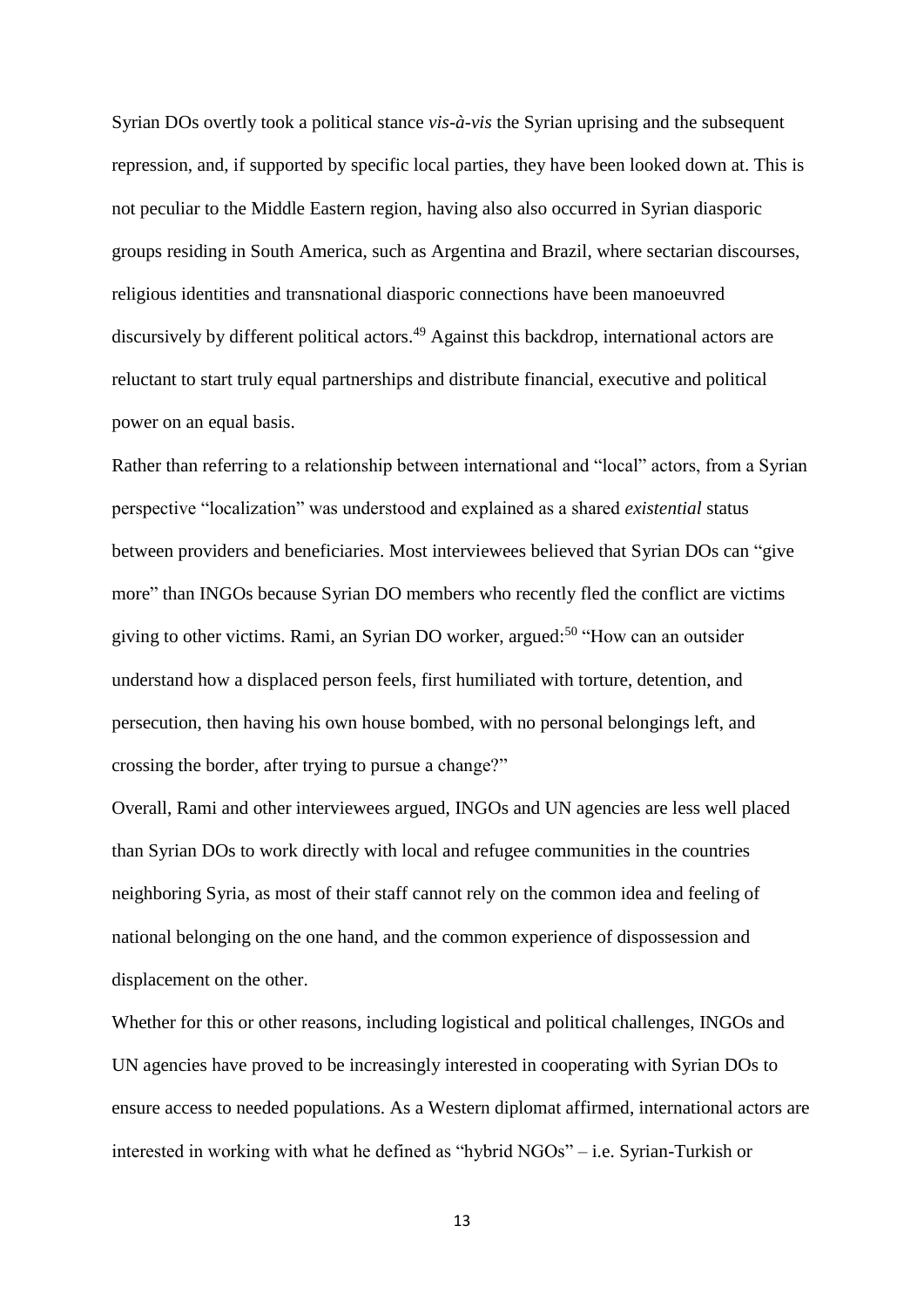Lebanese-Syrian organizations - as "these people are willing to help their own people, they know the field, and even if they are young and not fully professional, they need support so that the international community can rely on them and they can be active members of the society." In other words, working with DOs in the region allows INGOs and UN agencies to develop more options for intervention in the future. Even though some of these Syrian DOs are not 'born and bred' in the countries neighboring Syria, they "have a leg" in both the country of origin and the country of intervention.<sup>51</sup>

The localization agenda opened up the possibility to further integrate diverse groups of providers (including faith-based providers) into official humanitarian programming.<sup>52</sup> While the international humanitarian apparatus has increasingly opened up to new partnerships with Muslim NGOs,<sup>53</sup> including the effort to access local beneficiaries easily and rapidly and to reduce international staff members' exposure to major risks in the field,<sup>54</sup> following the War on Terror, Muslim NGOs have been subjected to increasingly strict controls. And whether explicitly or implicitly, diverse barriers to faith-based or faith-inspired humanitarian actors remain in place, including secular organizations' and UN agencies' assumptions and fears relating to the motivations, nature and implications of faith-based responses.<sup>55</sup> Religion as a viable, professional, and effective component of service provision is far from accepted in humanitarian responses to Syrian refugees.

#### **Secular** *versus* **faith-inspired assistance provision**

Within Lebanon-based Syrian DOs, a small percentage are overtly faith-based initiatives, and generally do not formalise their provision of assistance to Syrian co-nationals. Their services mostly revolve around the provision of material aid, educational and cultural activities, often reaching out to externally-provided medical services when particular needs emerge rather than developing their inner structure. Some Syrian DO members working in these faith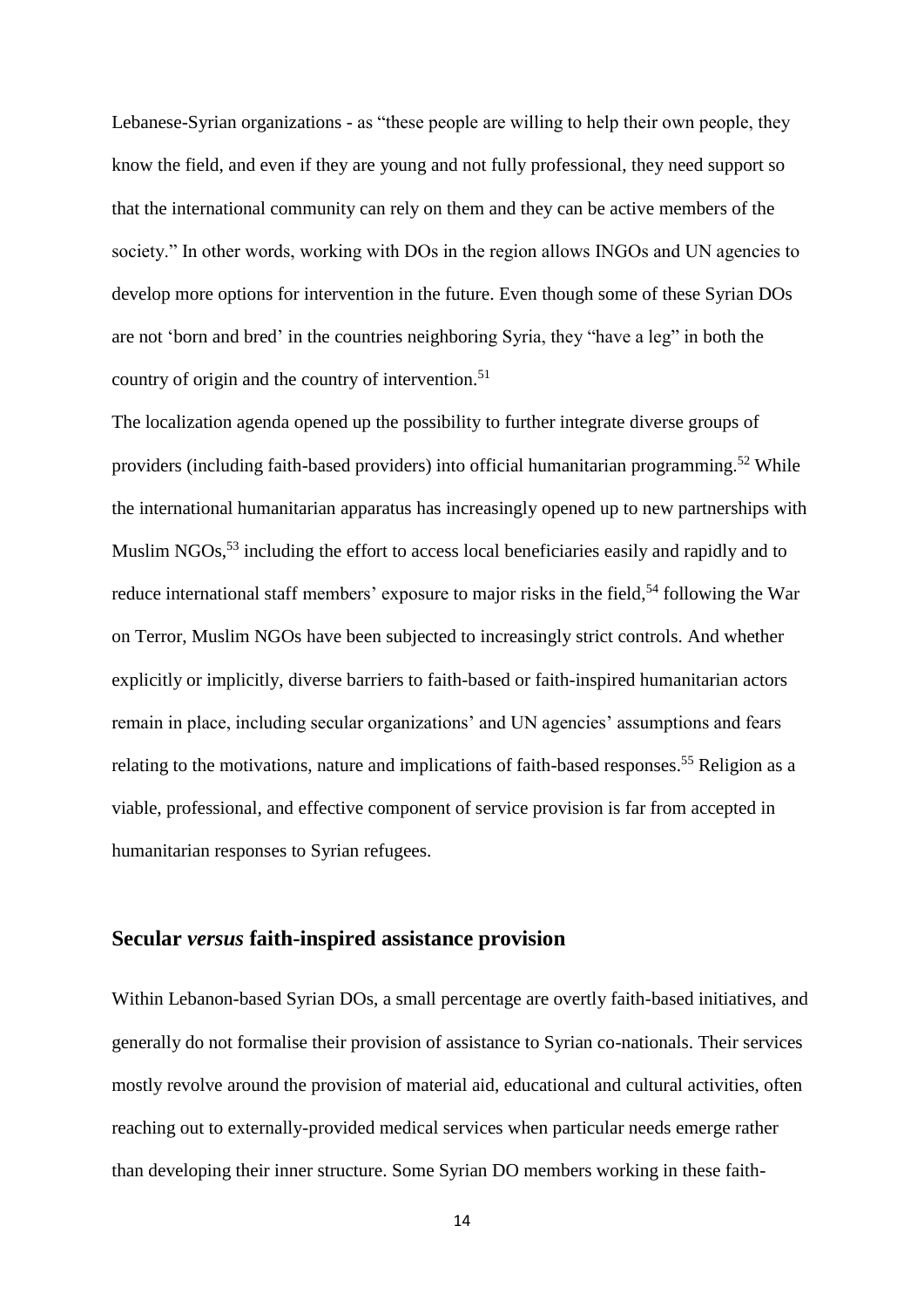inspired initiatives explained that their reticence towards professionalization was founded on their belief that local and refugee faith leaders and communities approach humanitarian efforts as an essential part of their own spiritual life, with no need to build a career in this field unless financially needed.

Most Syrian DOs, in the very first instance, could hardly be distinguished from other civil society organizations: assistance provision, sustainable development, poverty reduction, and capacity-building were often mentioned as their official goals. In other cases, they affirmed that they play the role of implementing partners for international agendas. However, for all of the DO workers interviewed, religion was still a fundamental factor, although mostly in the form of private motivation for assistance.

Some of the Syrian refugee interviewees who informally partake in aid provision explained the religious nature of their humanitarian efforts as a synonym of humanitarian action:

*Insaniyye* – 'humanity' - is the right word to define our services. It also means religious: If I provide you with the cup of tea you're holding in your hands I don't do it because I'm asking for anything in return. That is *insaniyye*. I do it because I want to be humane. To me humanitarian and religious are the same principle. They cannot work independently.<sup>56</sup>

In contrast, they maintained that *insani* could not be seen as a synonym of "political". When asked how exactly the humanitarian and the religious were two sides of the same coin, a Syrian refugee provider in al-Birah contended: "Our act of provision is necessarily religious… it could not be made without God's favor […]. This happens in any sort of humanitarian endeavor, also for non-believers, as it can only happen with God's will."<sup>57</sup> In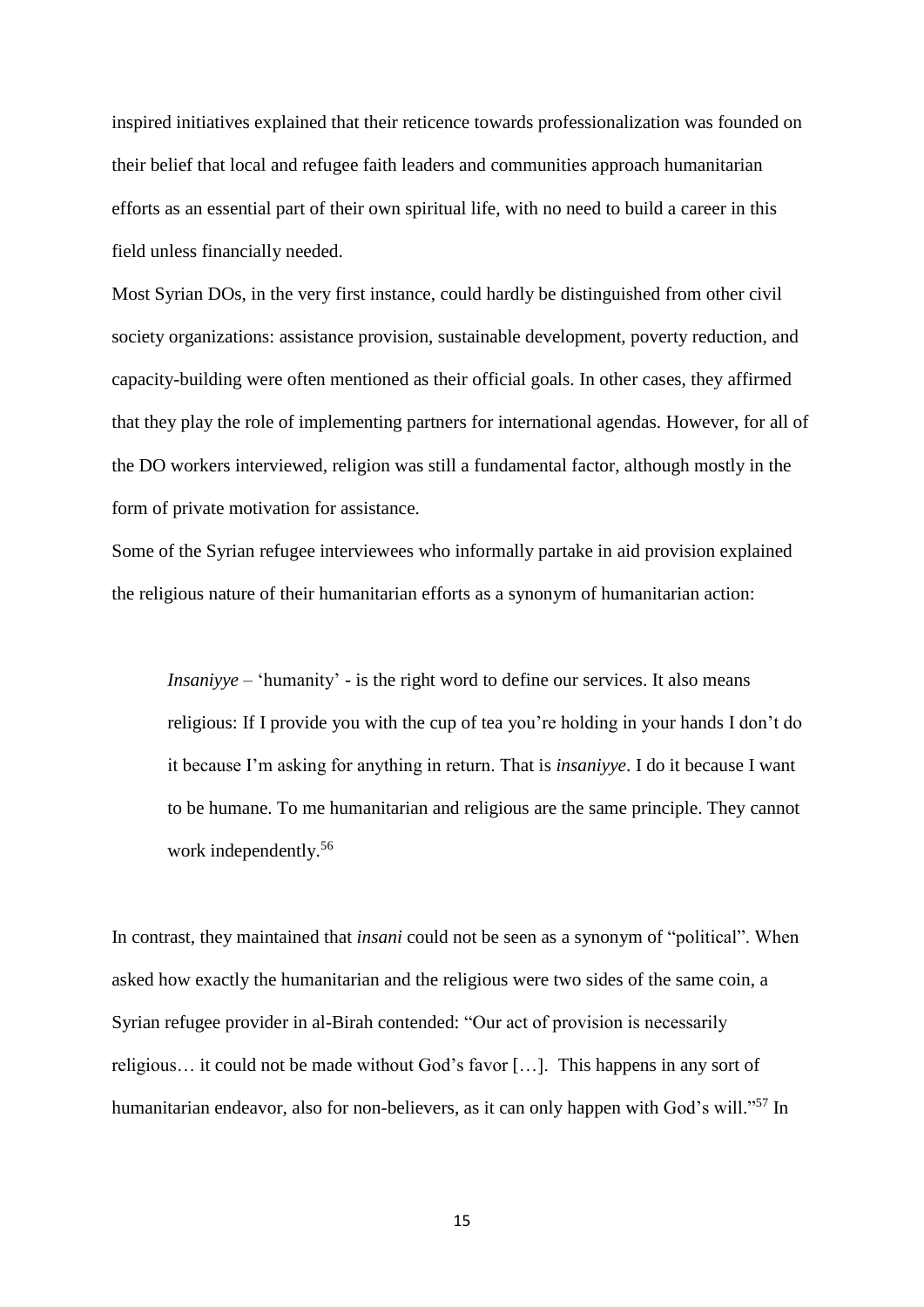these accounts, humanitarian assistance provision, religiousness and the spiritual mission are all part of a singular endeavor.

Likewise, a Syrian provider who moved to Tripoli before the war and who considers himself a political refugee argued that the idea itself of 'receiving refugees' entails a political endeavor as much as a religious inspiration to him. In this sense, reception becomes an even greater duty for veteran Syrian nationals living in the Lebanese society:

For me, *insani* means political—*siasi—*and religious— *dini—* altogether, not merely "human". Good politics cannot but come from faith. What primarily drove us to undertake relief work here in Lebanon was chivalry—*nakhwe* and *shahama—* towards my fellow Syrians. War-stricken Syrians were desperate and they came to Lebanon for help. We provided hospitality (*diyafa*), especially because some of us already knew Tripoli and have strong local connections. I even know how to simulate the Lebanese accent. It's helpful, as local people at times don't realize I'm Syrian. In some cases this allowed me to better help my refugee friends too: as a Lebanese speaker, I've often been able to ask for more support.

This idea of "chivalry" resonates with diaspora members' feeling of having a "cultural obligation"<sup>58</sup> to assist their co-nationals both within their country or origin and in the neighboring countries, and to provide them with educational and economic opportunities, mostly in the countries where DO members resettled.

Despite the importance of defining assistance as spiritual and faith-inspired, the provision of secular aid—*al-ma'unat al-'almaniyye*—was portrayed by our interlocutors as something "modern", which looks friendlier and more flexible than religiously-driven assistance. In this regard, Wissam, a Syrian refugee provider, poignantly affirmed: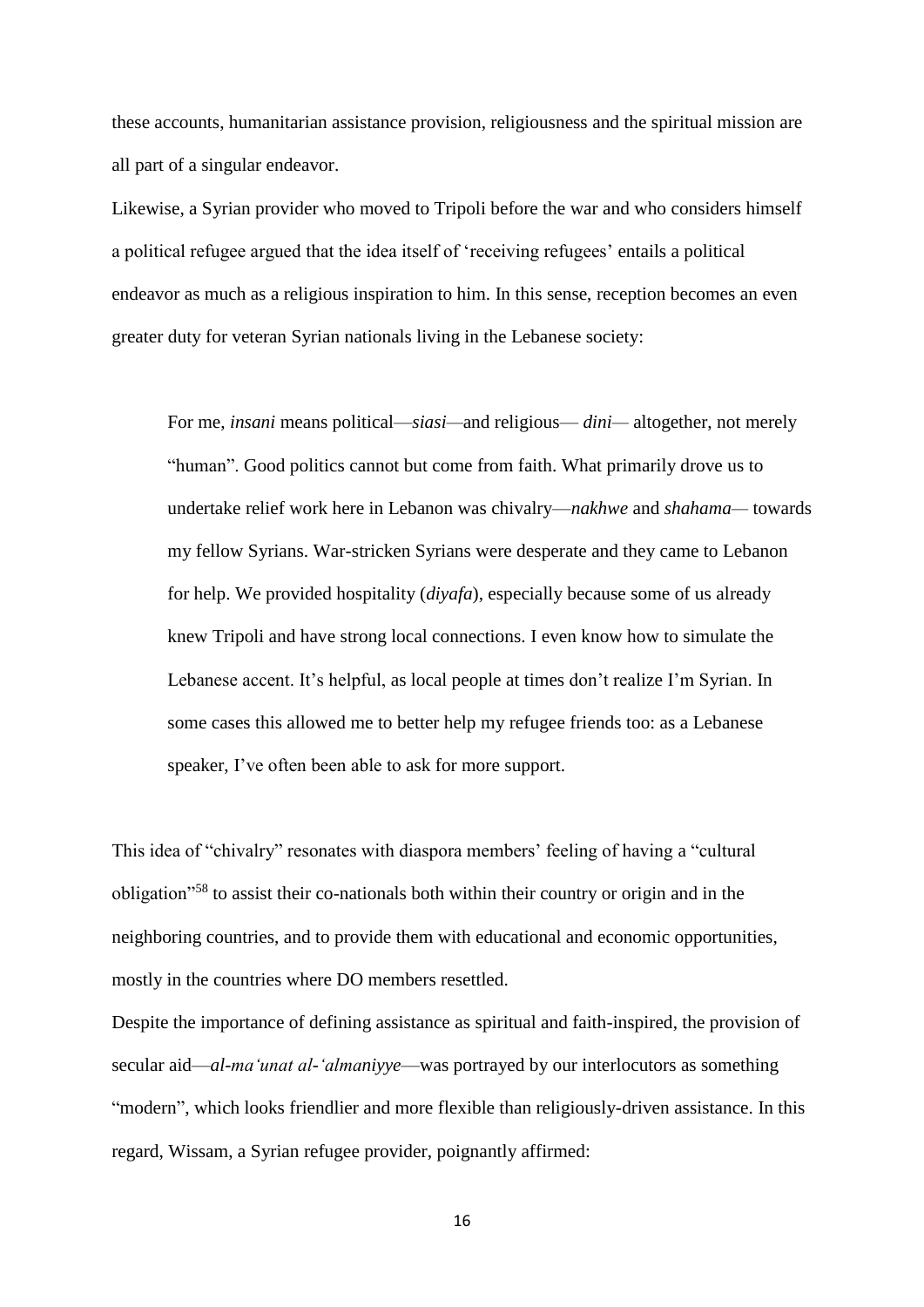If you had to choose between Angelina Jolie and Saudi Arabia as aid providers, who would you go for? I'm sure you will pick up Angelina because she's modern, she's secular. But if Saudi Arabia [a country which is mostly interpreted through its religious identity] gives you much more money for the change you were looking for, would you really refuse?

This account unearths how Syrian activists and aid providers see the way the international community experiences and interprets their faith. Wissam confirms the secular-religious hierarchy in humanitarian action, and how faith has increasingly been marginalized and privatized.<sup>59</sup> While religion was disguised in what are commonly (and questionably) seen as primarily secular areas—like the eastern suburbs of Beirut, where symbols of Christianity mark the public space in many ways—religion explicitly returns to the public space through aid provision in Muslim-majority contexts such as the northern city of Tripoli, commonly considered the most religiously conservative in Lebanon. For instance, during the 2017 Ramadan, a Tripoli-headquartered Syrian DO organized Friday prayers and *iftar*—the meal eaten to break the fast after sunset during Ramadan—for both Syrian refugees and Lebanese residents. Hadi, the Syrian refugee provider who organized the initiative, affirmed that "The Tripoli municipality made no issues and provided us with a public park to do *iftar*. We also distributed dates with a small verse from the Holy Koran among the dining companions. As Syrians, we're rarely allowed to do this."<sup>60</sup> Hadi's words point to the frequent necessity for Syrians to refrain from engaging in public forms of religion *as Syrians* in Lebanon, and often to make their faith invisible overall. Hadi's observation underscores important factors which we now seek to unpack.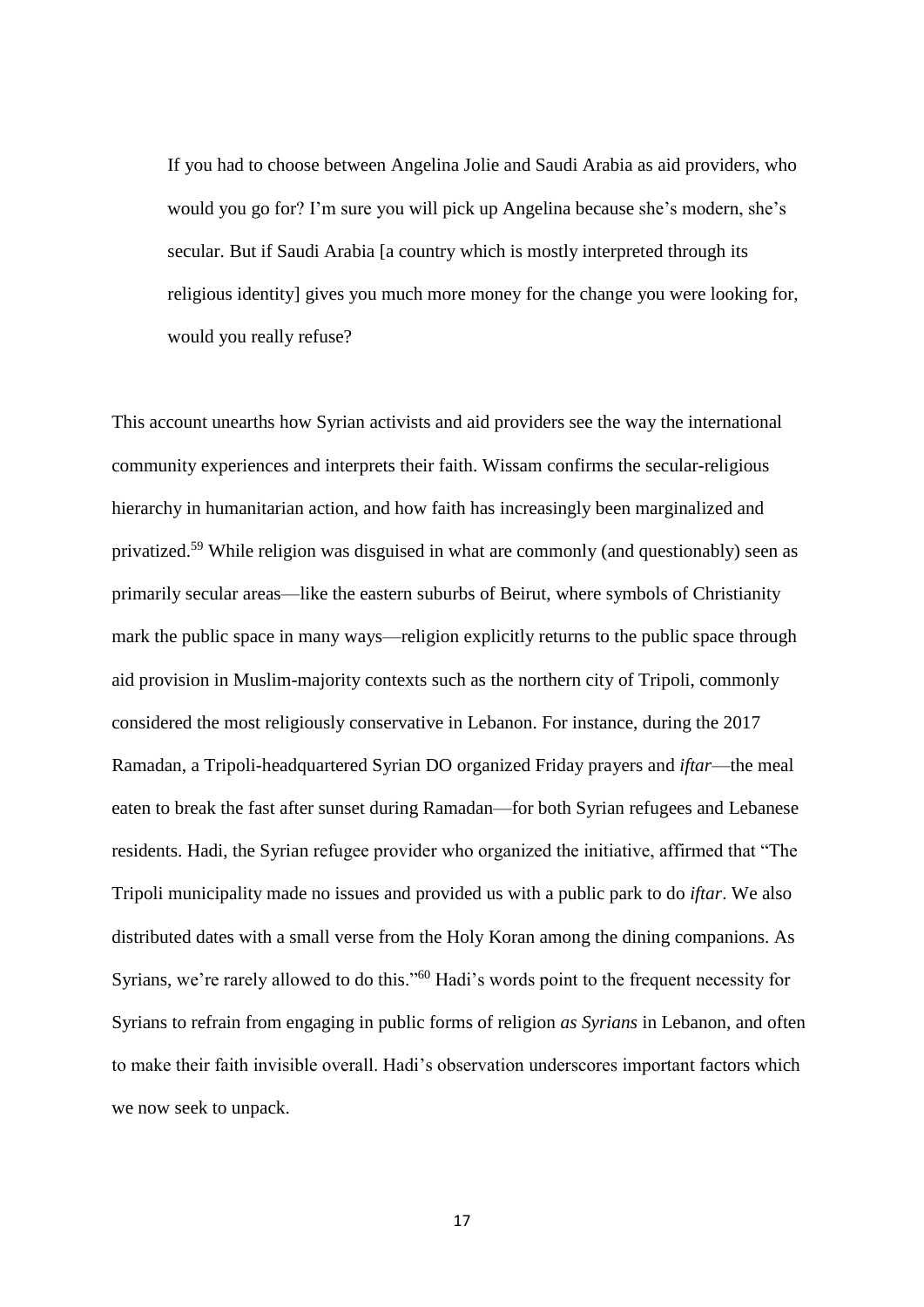### **The use of the neutrality discourse in Syrian-run initiatives**

Among the Syrian DOs, neutrality remained a valuable rhetorical strategy rather than an ethical imperative or a possible (let alone desirable) modality of operation. Mostly, Syrian DO members argued that campaigning through the discourse of humanitarian neutrality allowed them to remain safe and protected. Neutrality, in this vein, was discussed as a form of shelter, especially from some Lebanese parties that are overtly hostile to the Syrian presence in Lebanon. In this context, neutrality was mostly explained as a strategy of selfprotection in politically-sensitive contexts.

In turn, some Syrian DO providers openly affirmed they would not provide aid to refugees who have supported the Asad regime in Syria, even though they affirmed that political neutrality was among their operational principles. A Syrian refugee provider contended: "The Syrians aligned with the Asad regime don't generally come to us because they need much less than us… They haven't been bombed like us. But even if they came, we would not want them". <sup>61</sup> Similarly, Wissam, who previously engaged in informal and *ad hoc* forms of aid provision, affirmed: "We didn't use to discriminate against the refugees who wanted to register with us. But we know that all of those were *our* people, *our* Syria, not the people who betrayed by supporting the [Asad] regime. We did not give aid to traitors".<sup>62</sup> In turn, certain mosques that collect donations for Syrian refugees are widely known in local neighborhoods on the outskirts of Tripoli for only providing assistance to people who denounce the regime.<sup>63</sup> At the same time, however, Wissam stated that Syrian refugees do not obtain much support either as revolutionaries or as providers because the regime's discourse prevails within the Lebanese territory:

We're seen as terrorists, because we started a revolution. So, the internationals certainly do not want to fund terrorism. Our Islamic faith doomed us to scarcity of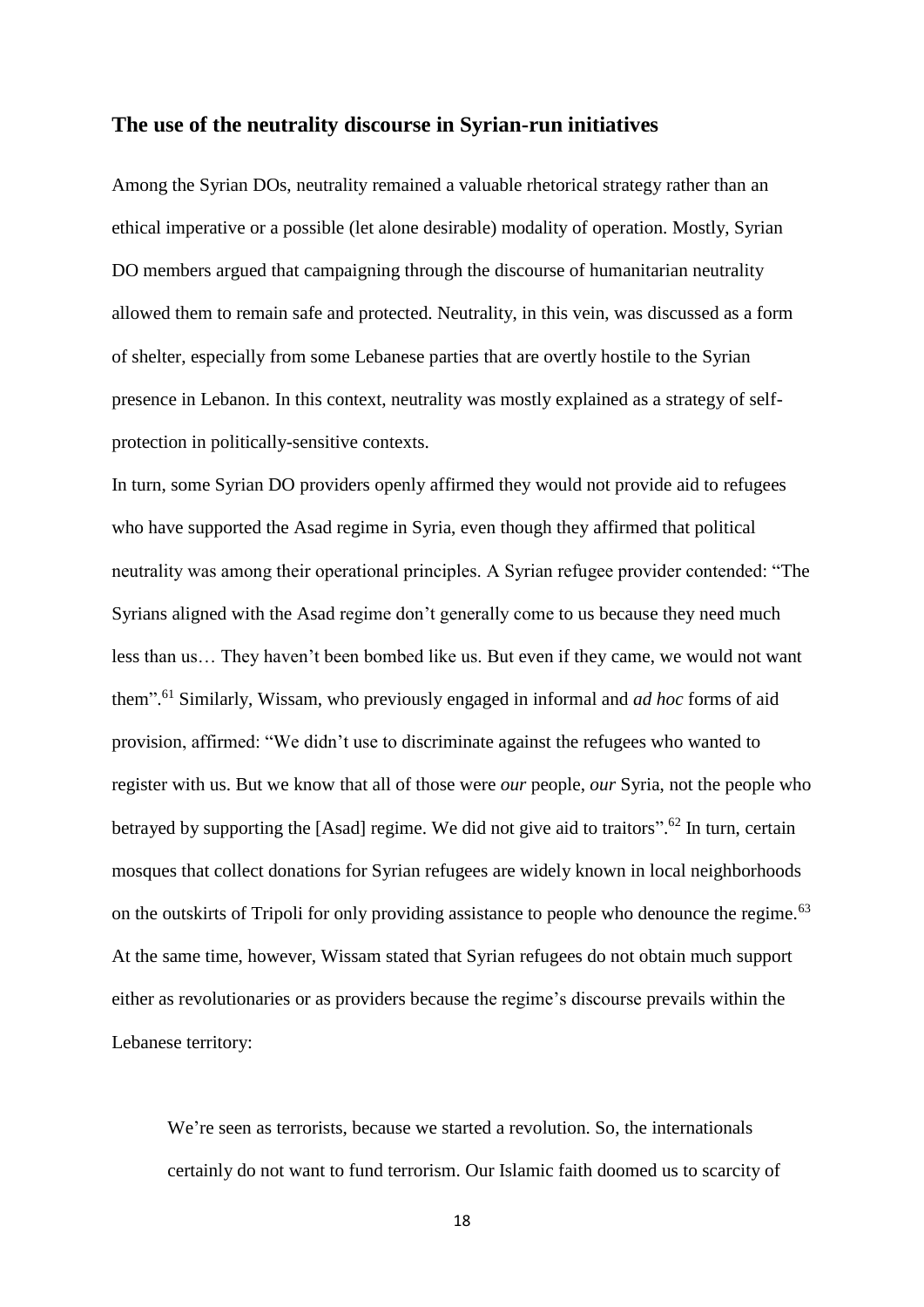capabilities and resources, so the same bias people had against us during the revolution stifled the resources needed to guarantee aid provision to Syrian refugees in Lebanon.<sup>64</sup>

For Wissam, the international community's mistrust towards the claims raised during the Syrian revolution has been reflected in the scarcity of resources provided to support refugeerefugee (especially faith-inspired) assistance processes in Lebanon:

It's impossible for us to create NGOs in Lebanon, especially faith-based organizations. And now we're even more at the mercy of the Lebanese, we need to register any activity with their help, if we want to formalize it. If Lebanese people don't want us anymore, we need to shut down.

In other words, when made explicit, both the faith-related nature of Syrian services, and the sense of moral belonging underpinning their personal engagement in aid provision, were identified by interviewees as causes of international mistrust. While leading to mistrust among the international community, faith and the sense of moral belonging that the collective dimension of faith engenders come to the fore precisely as pull factors for civic and humanitarian engagement for these members of Syria's diasporic community. The accounts indicated an articulated relationship between faith and national belonging underpinning the act of assisting Syrian co-nationals, which unravels the heterogeneity of Syrian communit*ies* in Lebanon and their way of experiencing migration or refugeehood. As a Syrian refugee aid provider noted: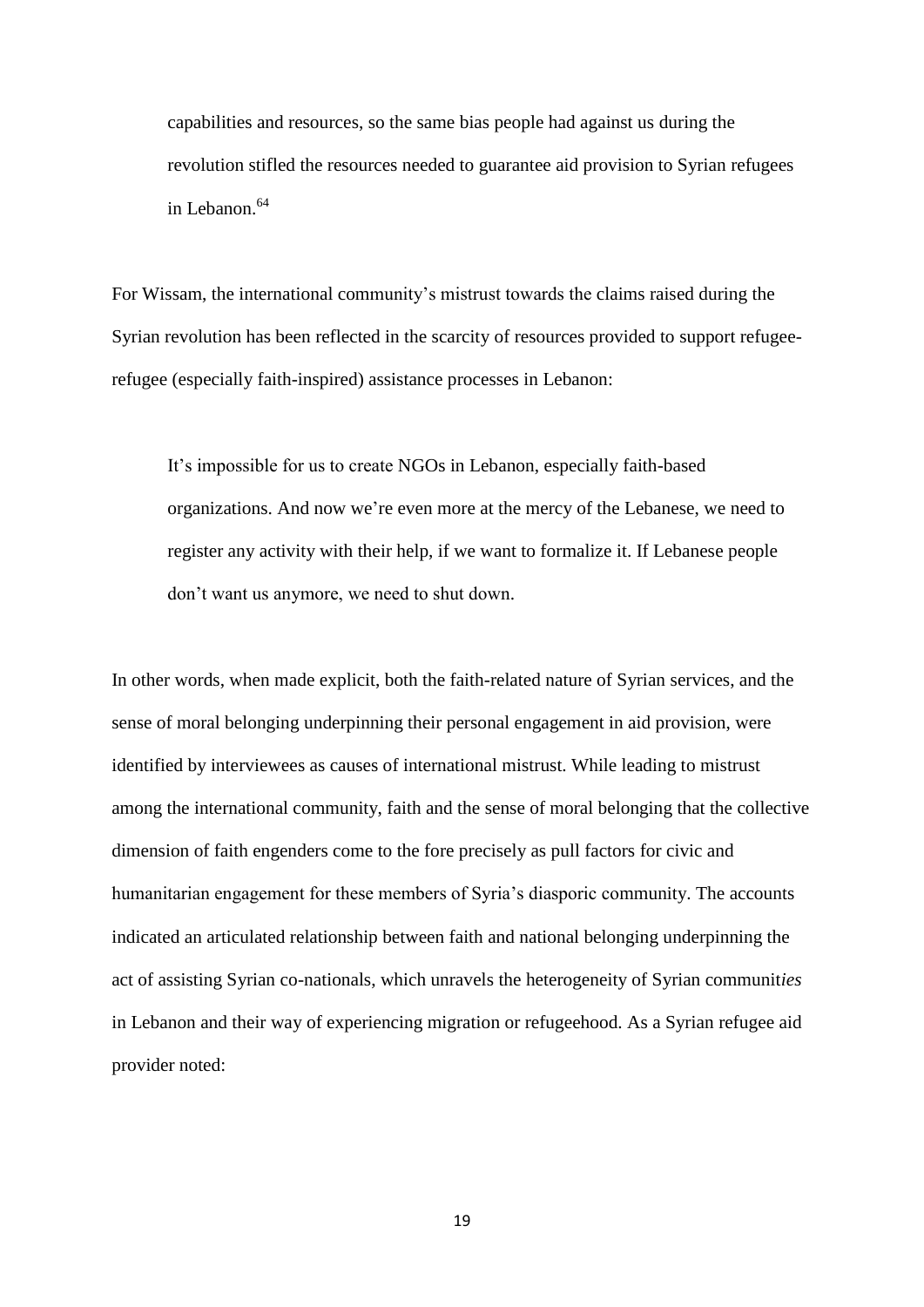I provide relief items to my co-nationals not for political reasons. For example, taking care of orphans is very important in Islam. My main purpose is religious, but I also do this because I feel I belong to Syria and my people as a whole.<sup>65</sup>

In this account, faith meets with national belonging. However, this is not always the case. For most of the Syrian DOs we have interviewed, *insani* implies an exclusively religious purpose, which even counters the idea of a political entity artificially reshaping the boundaries of the Islamic *Ummah*, the supra-national Muslim community. In this regard, a Syrian refugee provider specified:

I speak of *din* ["religion"] not *watan* ["nation"] behind the decision of helping my people […]. The Syrian nation is fake: It's the product of the regime's governance, which wanted to show we were all one nation.

In this sense, providing assistance is not about supporting the Syrian nation *per se*, but rather supporting people affected by the conflict caused and propagated by the Asad regime. The religious motivation behind assistance provision was neither associated with "Arabness"— '*uruba*—nor with a collective feeling of belonging to the Syrian nation. These two collective imaginaries, according to some of our interlocutors, are artificial and even managed to divide people in history: "The Muslim world goes beyond, our vision goes beyond. There were political opponents from Hasake, Aleppo, and Palmyra having a very different idea about Syria. Especially Ghouta and Hama diverged during the 2011 protests." In other words, the "positionality"<sup>66</sup> of the Syrian diaspora emerges as diverse *vis-à-vis* the political future of Syria, paralleling different motivations behind diasporic assistance provision.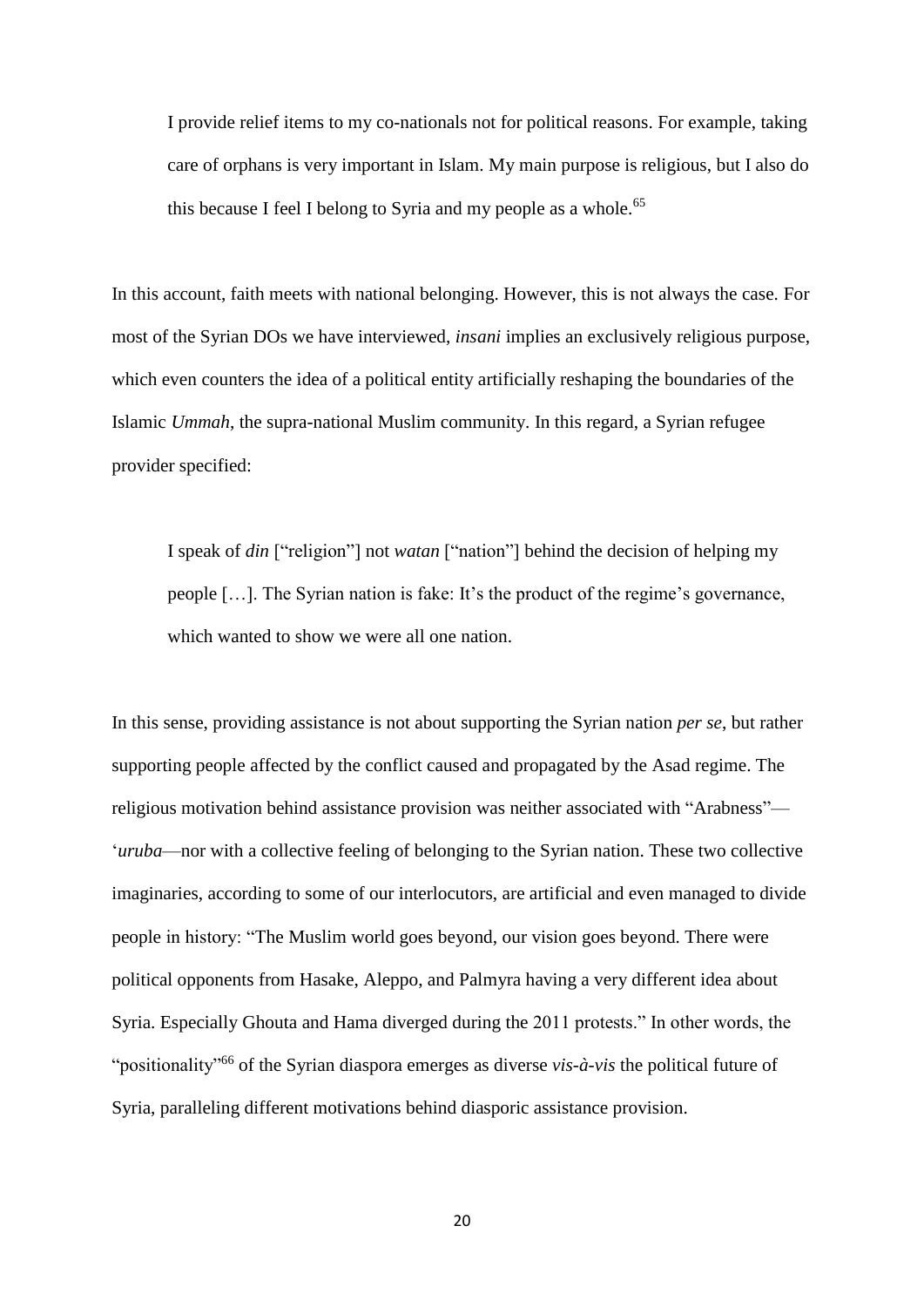In spite of this internal heterogeneity among people who have resisted the Asad regime, in their capacity as aid providers in Lebanon, the Syrian DO members affirmed that they provide help to their co-nationals in the name of supporting their collective return to Syria. As Hadi, a Syrian activist and aid provider explained, "We build our role (*mishwar*) here to be able to return (*w haida marbut biqadiyet al-'awdeh*)." Likewise, the Syrian director of a school for Syrian refugee children in a Tripoli neighborhood, affirmed:

We all want to return. There's no difference between us, the providers, and them, the beneficiaries. Because we are all displaced. And we're all tired to the extent that I just hope the regime will announce a general amnesty (*al-'afu al-'amm*) and we'll all be allowed to return to Syria.<sup>67</sup>

The Syrian DO members often pointed to the fact that, as refugees in Lebanon, they necessarily have strong opinions about their own country, their own condition of displacement, and the region. However, most of the DO members talked of the need to neutralize their action and their rhetoric *in the public space* as a way of professionalising aid and service provision, and guaranteeing partnerships with INGOs as well as international funding.

This need is of course paradoxical in so far as humanitarian neutrality has also long been a discursive strategy among international NGOs and donor states. In this vein, a European diplomat acknowledged that "European state responses to the Syrian crisis are neither 'impartial' nor 'neutral'", and that "a broad-scale re-evaluation of the position of these 'principles' in Northern-led humanitarian action in contexts of conflict-induced displacement" should be reconsidered.<sup>68</sup> Questioning INGOs' compliance with humanitarian neutrality and impartiality, European state representative posed the important question: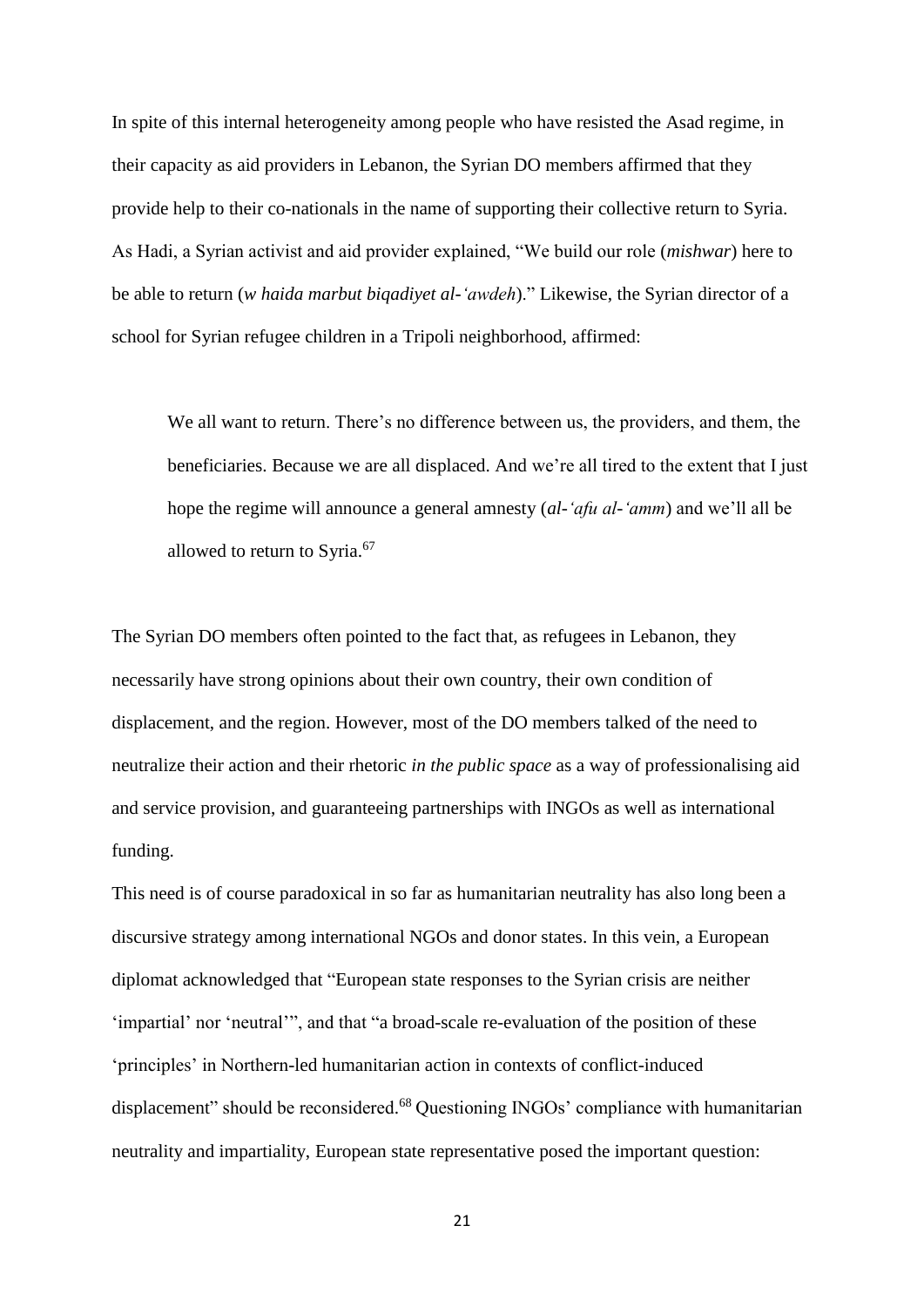Is it neutral for a large INGO to be based in Damascus and have a partnership with the national Ministry of Health or of Agriculture, and have regime minders who say "I'm sorry you're going to work in this area but not there"?<sup>69</sup>

In light of these observations, the refugee providers we interviewed described aid provision not as a national project *per se*; rather, they situated it as part of a specific political project, which, especially when intertwined with religion, needs to be disguised from external observers in order for them to be viewed by the international community as 'accountable' actors which appropriately engage with the rhetoric of neutrality. Against this backdrop, Syrian diasporic providers within Lebanon are faced with a significant tension between their desire to preserve their own identity, and external requirements established by the international community of donors, UN agencies and INGOs. The latter expect DOs to adapt themselves to exogenous ways of working in order to gain recognition, be viewed as accountable actors, and be considered for inclusion in the official humanitarian sphere.

# **Conclusion**

Syrian DO workers identified "bureaucracy", "financial sustainability", "professionality", and "logistics"—rather than neutrality—as key factors differentiating their own work from INGO and UN practices. While certainly representing a step ahead, the globally-promoted 'localization' agenda should energetically challenge unequal partnerships and unilateral transfers of knowledge between actors that are differently placed in the humanitarian sphere. In an effort to advance our understandings of the challenges and opportunities that these collaborations entail, we have examined such transnational endeavors both through the framework of Southern DOs and of refugee-led responses by configuring the identity and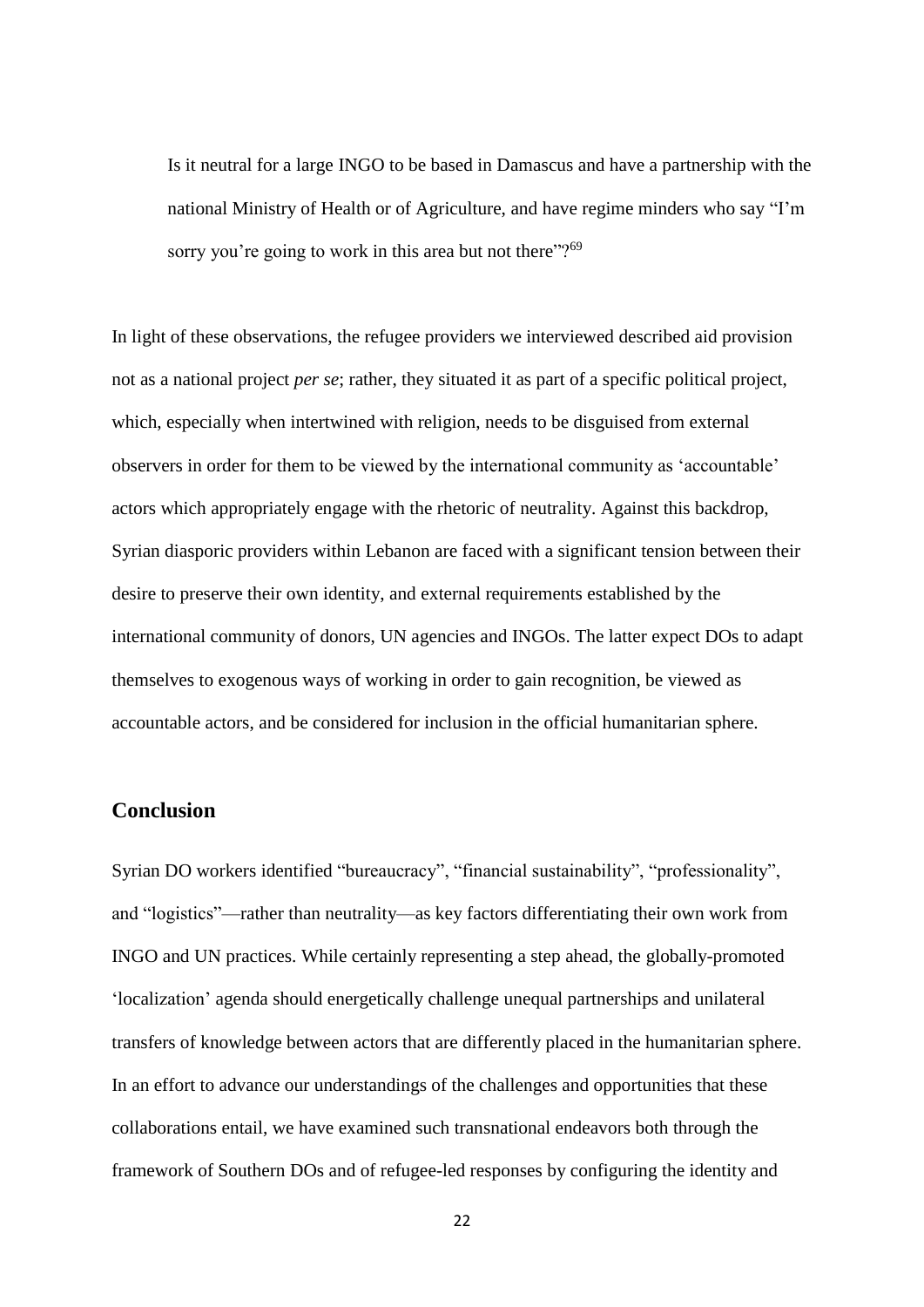operational particularities of Syrian DOs in the broader framework of the global politics of aid. Against this backdrop, the process of formalizing of aid indicates how such DOs have no choice other than rendering themselves permeable to international standards and interests. For many people, creating or joining a DO represents a need to belong.<sup>70</sup> As shown above, for Syrian DO workers, this need to belong was articulated between vernacular particularisms in the modality of and principles underpinning assistance provision and religious identity, which looks beyond the context of the nation-state. Although not necessarily expressed in national terms, the Syrian DOs have aimed to reinforce their own identity in displacement, with the hope of recreating their own future social and political capital. In this realm, politics, national belonging, humanitarianism and faith interplay in complex ways, which cannot be captured by one-size-fits-all interpretations: at times these are used as synonyms, at other times as mutually exclusive concepts and practices behind DOs' acts of assistance and support. In this chapter, we have aimed to situate the principles and motivations that underpin assistance provision not only in the specificity of the social settings in which they are developed and implemented, but also in the irreducible variety of Syrian diasporic polities within Lebanon itself. By this token, faith, national and political belonging acquire specific meanings through the interaction of Syrian DO workers with local, regional and international actors, and with each other. In 'Northern-Southern' interactions, understanding how faith is rendered visible, disguised and tackled in discourse and practice emerges as an important litmus paper to track the everyday transformation of power relations within Syrian diasporic polities on which donor expectations are placed, as well as in local-international partnerships.

## **References**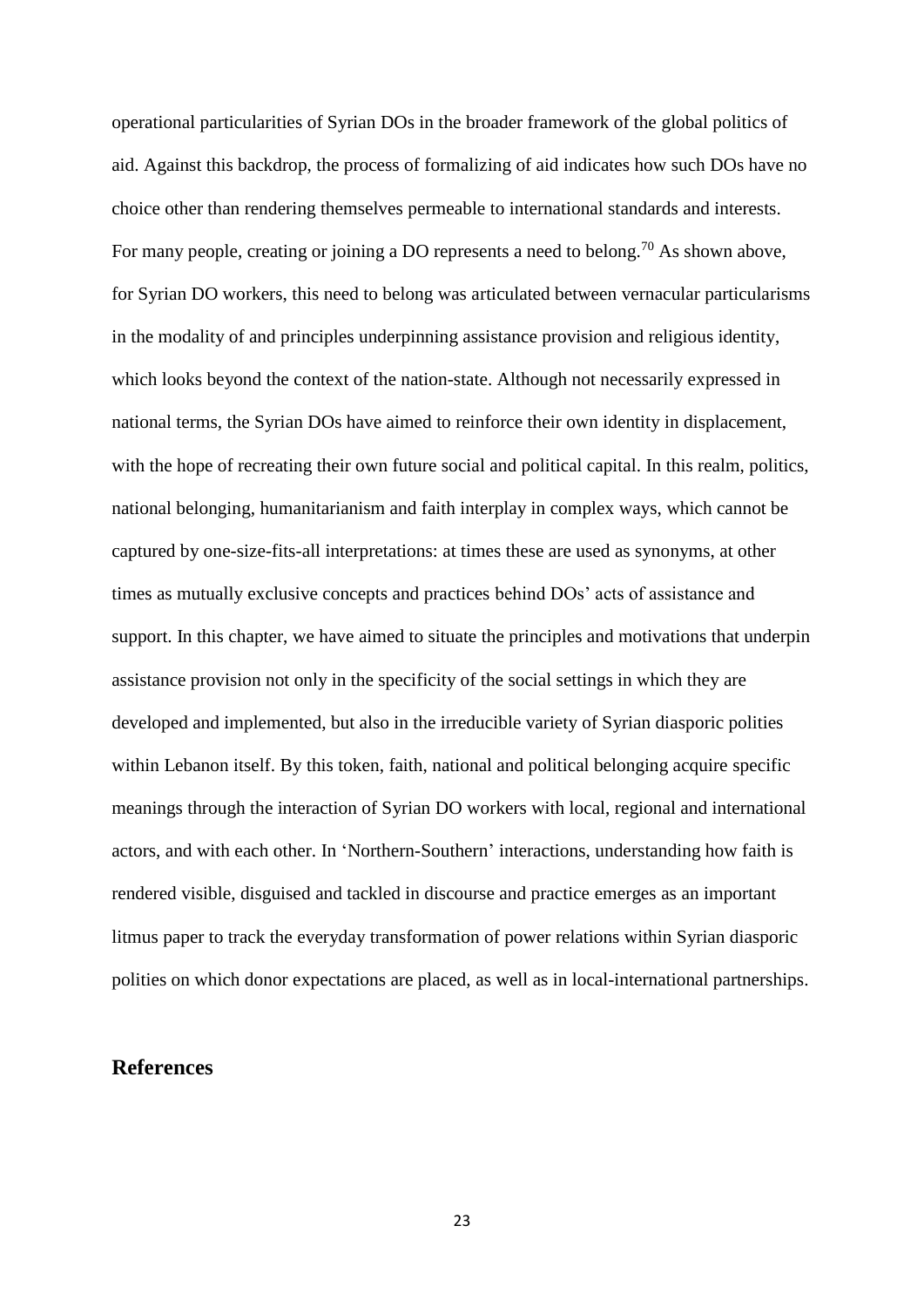<sup>3</sup> Kathleen Newland and Erin Patrick, *Beyond Remittances. The Role of Diaspora in Poverty Reduction in their Countries of Origin*, a Scoping Study by the Migration Policy Institute for the Department of International Development, 2004. See also [www.demac.org/content/2-sharing-knowledge/1-demac-publications/checklist](file:///C:/Users/ifhv/AppData/Local/Temp/www.demac.org/content/2-sharing-knowledge/1-demac-publications/checklist-final.pdf)[final.pdf.](file:///C:/Users/ifhv/AppData/Local/Temp/www.demac.org/content/2-sharing-knowledge/1-demac-publications/checklist-final.pdf)

4 Imogen Wall, "The diaspora groups bringing aid to Syria," *The Guardian,* 5 June 2016.

<sup>5</sup> We employ the term "diaspora" as an inclusive and heuristic concept. In contemporary global politics, "diaspora has become the dominant descriptive term to portray emigrant communities that are being constituted as the domestic abroad" (Latha Varadarajan, *The Domestic Abroad. Diasporas in International Relations*. (Oxford, UK: Oxford University Press, 2010).

<sup>6</sup> Thomas Lacroix and Elena Fiddian-Qasmiyeh, "Refugee and Diaspora Memories: The Politics of Remembering and Forgetting," *Journal of Intercultural Studies* 34, No. 6 (2013): 687, which develops a sustained discussion of the relationship between *diaspora* memories and *exilic* memories.

7 Ibid.

**.** 

<sup>8</sup> Latha Varadarajan, *The Domestic Abroad.* .

<sup>9</sup> Syrian migrants who arrived in Lebanon for diverse reasons prior to the outbreak of conflict in Syria in 2011.  $10$  Syrian nationals variously identify with and/or resist the label of "refugee", since many Syrians had previously lived in Lebanon as migrant workers and may continue to self-identify as migrants rather than refugees due to the connotations of the latter. See Elena Fiddian-Qasmiyeh, "Repressentations of Displacement from the Middle East and North Africa," *Public Culture* 28, No.3 (2016a): 457-473; Estella Carpi, "Syrians in Akkar: Refugees or Neighbours?," *Refugee Host*, 2017a [https://refugeehosts.org/2017/01/15/rethinking](https://refugeehosts.org/2017/01/15/rethinking-hospitality-towards-syrian-refugees-in-lebanon/)[hospitality-towards-syrian-refugees-in-lebanon/.](https://refugeehosts.org/2017/01/15/rethinking-hospitality-towards-syrian-refugees-in-lebanon/)

 $11$  Our chapter aims to contribute to the literature on the complex roles played by non-state actors in conflict and displacement situations.

 $12$  Joey Ager, Elena Fiddian-Qasmiyeh and Alastair Ager, "Local Faith Communities and the Promotion of Resilience in Contexts of Humanitarian Crisis," *Journal of Refugee Studies* 28, No. 2 (2015): 202-221; Elena Fiddian-Qasmiyeh, "The Pragmatics of Performance: Putting 'Faith' in Aid in Sahrawi Refugee Camps," *Journal of Refugee Studies* 24, No. 3 (2011): 533-547; Estella Carpi, "Does Faith-Based Aid Provision Always Localise Aid?," *Refugee Host*, 2018, [https://refugeehosts.org/2018/01/22/does-faith-based-aid-provision-always-](https://refugeehosts.org/2018/01/22/does-faith-based-aid-provision-always-localise-aid/)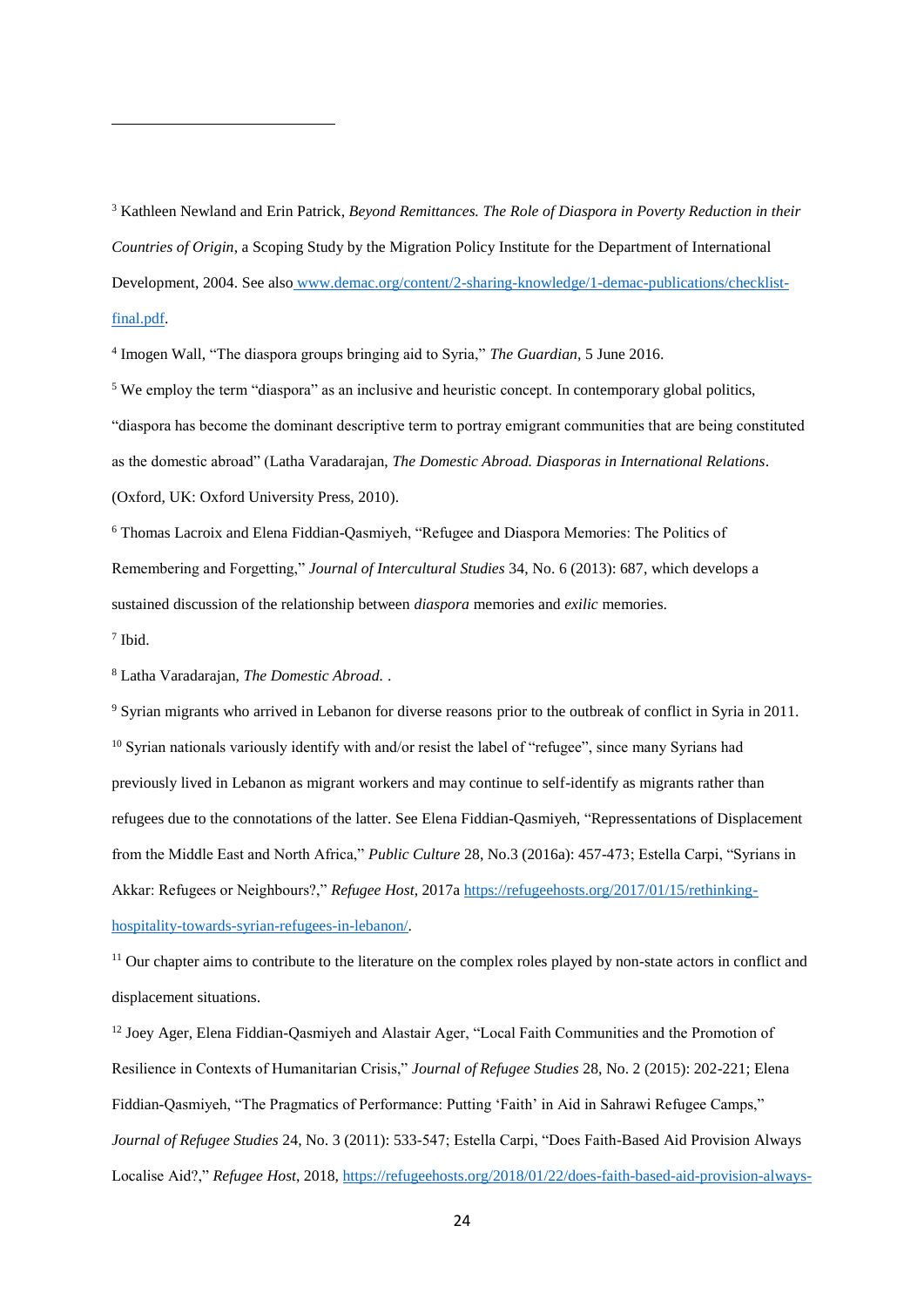[localise-aid/.](https://refugeehosts.org/2018/01/22/does-faith-based-aid-provision-always-localise-aid/); Refugee Host, *Local Faith Community Responses to Displacement in Lebanon, Jordan and Turkey: Emerging Evidence and New Approaches*, 2018.

**.** 

<sup>13</sup> Tarrow 2005 in Maria Koinova, "Diaspora and International Politics: Utilising the Universalistic Creed of Liberalism for Particularistic and Nationalist Purposes," in *Diaspora and Transnationalism: Concepts, Theories, and Methods*, ed. by Rainer Baubock and Thomas Faist (Amsterdam: Amsterdam University Press, 2010), 3. <sup>14</sup> Koinova, "Diaspora and International Politics: Utilising the Universalistic Creed of Liberalism for Particularistic and Nationalist Purposes," 9.

<sup>15</sup> Jennifer M. Brinkerhoff, "Diaspora Philanthropy: Lessons from a Demographic Analysis of the Coptic Diaspora," *Non-Profit and Voluntary Sector Quarterly* 43, No. 6 (2014): 972.

<sup>16</sup> Shawn Teresa Flanigan, "Crowdfunding and Diaspora Philanthropy: An Integration of the Literature and Major Concepts," *Voluntas* 28 (2016): 494.

<sup>17</sup> Flanigan, "Crowdfunding and Diaspora Philanthropy: An Integration of the Literature and Major Concepts," 498.

<sup>18</sup> Alastair Ager and Joey Ager, *Faith, Secularism, and Humanitarian Engagement* (London: Palgrave Macmillan, 2015); Refugee Hosts, *Local Faith Community Responses to Displacement in Lebanon, Jordan and Turkey: Emerging Evidence and New Approaches*, UCL Knowledge Exchange workshop report, 2018, [https://refugeehosts.files.wordpress.com/2018/06/local-faith-report.pdf.](https://refugeehosts.files.wordpress.com/2018/06/local-faith-report.pdf) As these publications note, academic interest in the roles played by 'DOs' has been paralleled by an increasing focus on the significance of faith and religion in humanitarian responses to displacement.

<sup>19</sup> This chapter is based on the "Southern-led Responses to Displacement from Syria: Views from Lebanon, Jordan and Turkey" project funded by the European Research Council under the European Union's Horizon 2020 research and innovation programme under grant agreement No 715582 (see [www.southernresponses.org\)](http://www.southernresponses.org/) on which Fiddian-Qasmiyeh and Carpi are jointly working, and "Local Community Experiences of and Responses to Displacement from Syria" (AHRC-ESRC Grant Ref AH/P005438/1 – se[e www.refugeehosts.org\)](http://www.refugeehosts.org/) led by Fiddian-Qasmiyeh. It also draws on previous field research conducted in Lebanon by Carpi since 2017 and by Fiddian-Qasmiyeh since 2015. All names used throughout this chapter are pseudonyms, and personal identifiers have been modified or excluded in order to protect anonymity and confidentiality.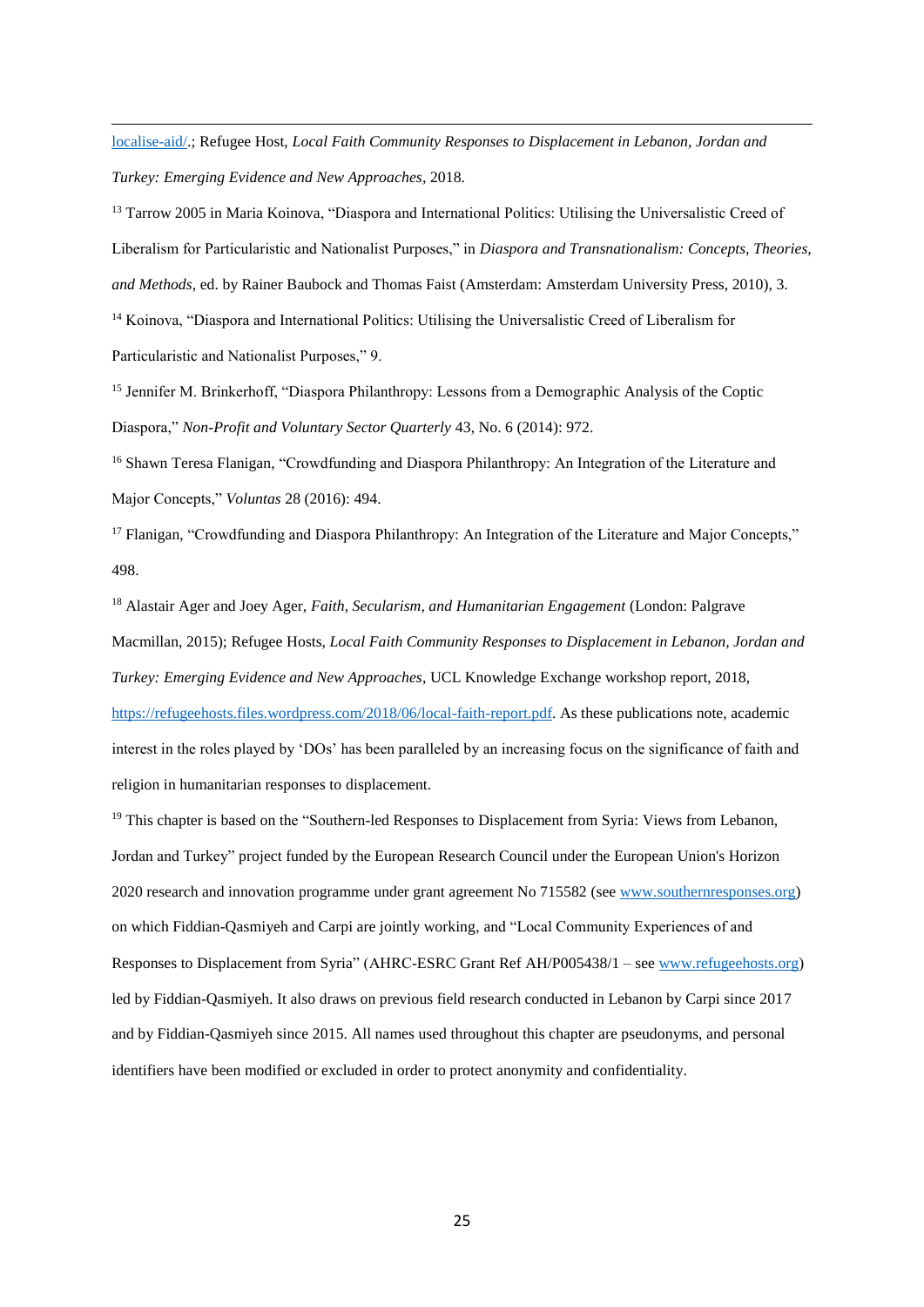<sup>21</sup> Maria Koinova, "Diaspora and International Politics: Utilising the Universalistic Creed of Liberalism for

Particularistic and Nationalist Purposes," in *Diaspora and Transnationalism: Concepts, Theories, and Methods*,

ed. by Rainer Baubock and Thomas Faist (Amsterdam: Amsterdam University Press, 2010), 2.

<sup>22</sup> Cecilia Baeza and Paulo Pinto, "The Syrian Uprising and Mobilization of the Syrian Diaspora in South America," *Middle East Research and Information Project* 284 (2017).

<sup>23</sup> Adamson, "Constructing the Diaspora" 25-42; Baeza and Pinto, "The Syrian Uprising and Mobilization  $s_F$ the Syrian Diaspora in South America.";

<sup>24</sup> Youly Diamanti-Karanou, *Diasporas and International Relations*, 2015, [https://www.e](https://www.e-ir.info/2015/11/01/diasporas-and-international-relations/)[ir.info/2015/11/01/diasporas-and-international-relations/.](https://www.e-ir.info/2015/11/01/diasporas-and-international-relations/)

<sup>25</sup> John Chalcraft, *The Invisible Cage. Syrian Migrant Workers in Lebanon* (Stanford: Stanford University Press, 2009).

<sup>26</sup> Marwa Boustani, Estella Carpi, Hayat Gebara, and Yara Mourad, *Responding to the Syrian Crisis in Lebanon. Collaboration between Aid Agencies and Local Governance Structures* (London: IIED, 2016); John Chalcraft, *Syrian Migrant Workers in Lebanon: The Limits of Transnational Integration, Communitarian Solidarity, and Popular Agency* (Florence: EUI Papers, RSCAS, 2006/26).

<sup>27</sup> Jonathan Crush, Abel Chikanda and Godfrey Tawodzera, "The Making of a Southern Diaspora: South-South Migration and Zimbabweans in South Africa," in *Diasporas, Development, and Governance*, ed. by Abel Chikanda, Jonathan Crush, and Margaret Walton-Roberts 5 (2016): 221-238.

<sup>28</sup> Michael W. Suleiman, *Arabs in America. Building a New Future* (Philadelphia, PA: Temple University Press, 1999).

<sup>29</sup> Gérard Tchouassi and Fondo Sikod, "Altruistic Preferences as Motivation for Migrants in the Diaspora to Remit to Home Communities," *Research in Applied Economics* 2, No. 1 (2010): E2.

<sup>30</sup> Fondo Sikodand Gérard Tchouassi, "Diaspora Remittances and the Financing of Basic Social Services and Infrastructure in Francophone Africa South of the Sahara," *Perspectives on Global Development and Technology* 5, No. 3 (2006): 42.

<sup>31</sup> March 2018.

**.** 

<sup>32</sup> Flanigan, "Crowdfunding and Diaspora Philanthropy", 497.

<sup>33</sup> Abel Chikanda and Jonathan Crush, "Diasporas of the South", *A New Perspective on Human Mobility in the South* (2014), 72.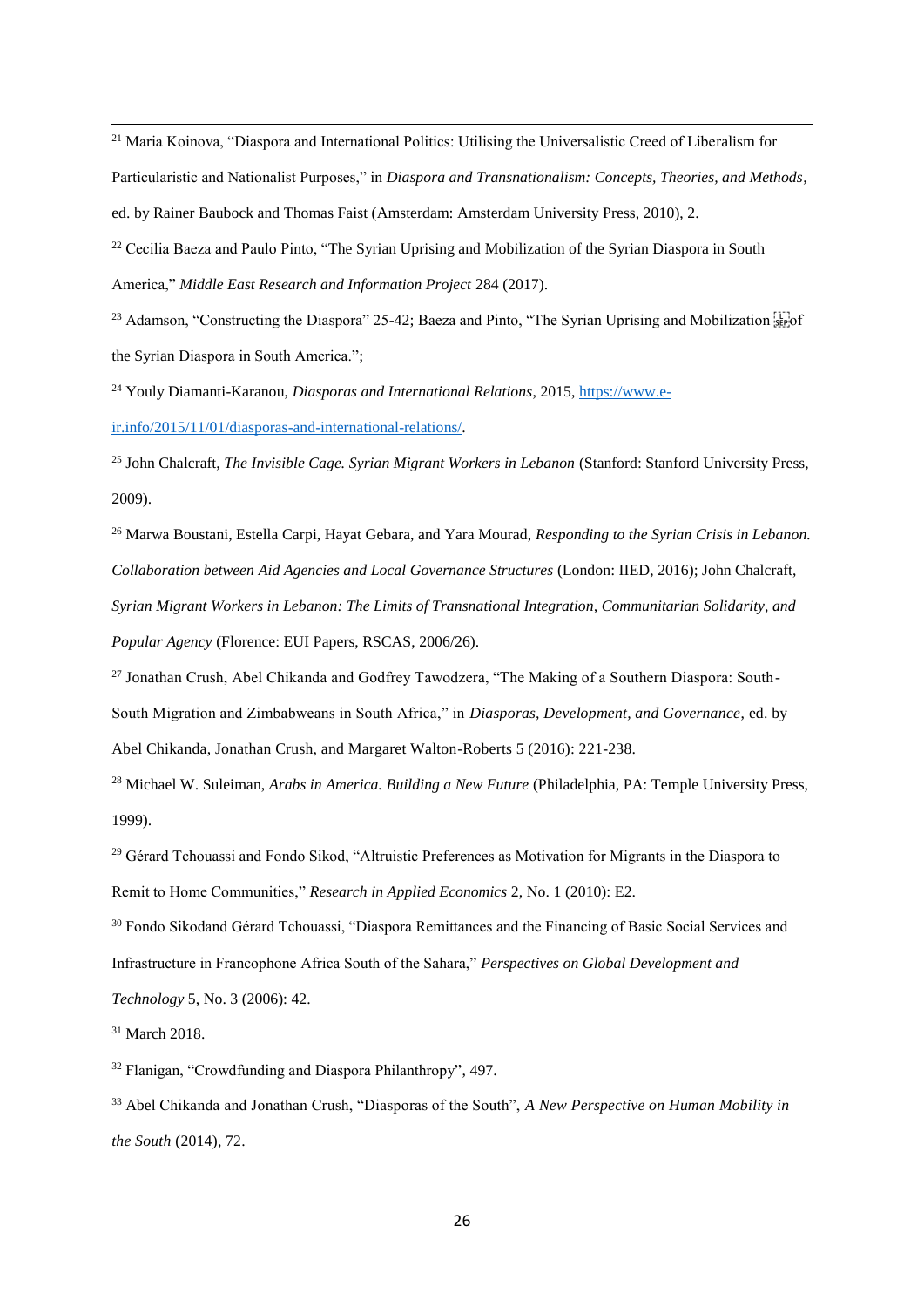<sup>34</sup> Nicholas Van Hear, Frank Pieke and Steven Vertovec, "The Contribution of UK-Based Diasporas to

Development and Poverty Reduction," COMPAS Report, funded by ESRC, University of Oxford, 2004. Pnina Werbner, "The Place which is Diaspora: Citizenship, Religion and Gender in the Making of Chaordic Transnationalism," *Journal of Ethnic and Migration Studies* 28, No. 1 (2010): 121.

<sup>34</sup> Interview with a Syrian aid provider, Beirut, 21 March 2018; interview with a Syrian activist and aid provider, Tripoli, 17 March 2018.

<sup>35</sup> Kathleen Newland and Erin Patrick, *Beyond Remittances. The Role of Diaspora in Poverty Reduction in their Countries of Origin*, a Scoping Study by the Migration Policy Institute for the Department of International Development, 2004, 14.

<sup>36</sup> Salamon 1987 in Jennifer M. Brinkerhoff, "David and Goliath: Diaspora Organizations as Partners in the Development Industry," *Public Administration and Development* 31 (2011): 39.

<sup>37</sup> Oliver Bakewell, "South-South Migration and Human Development: Reflections on African Experiences," UNDP Human Development Research Paper (2009/07), 54.

<sup>38</sup> Al-Bireh, 15 March 2018.

**.** 

<sup>39</sup> Tripoli, 17 March 2018.

<sup>40</sup> Al-Bireh, 15 March 2018.

<sup>41</sup> Brinkerhoff, "Diaspora Philanthropy", 972.

<sup>42</sup> Tripoli, 20 March 2018.

<sup>43</sup> Estella Carpi, Ziad Abdel Samad, Bihter Moschini, Debora Prati, Feyrouz Salameh, Isabelle Mestre, Madeleine Maxwell Hart, *Glocalizing Humanitarian Interventions in Lebanon: A Reflexive Look into Innovative Practices in Times of Crisis. A Compilation of Papers* (Beirut: Civil Society Knowledge Centre, 2017); Elena Fiddian-Qasmiyeh, "The Localisation of Aid and Southern-Led Responses to Displacement: Beyond Instrumentalising Local Actors," *Southern Responses*, 2018, [https://southernresponses.org/2018/07/16/the](https://southernresponses.org/2018/07/16/the-localisation-of-aid-and-southern-led-responses-to-displacement-beyond-instrumentalising-local-actors/)[localisation-of-aid-and-southern-led-responses-to-displacement-beyond-instrumentalising-local-actors/;](https://southernresponses.org/2018/07/16/the-localisation-of-aid-and-southern-led-responses-to-displacement-beyond-instrumentalising-local-actors/) Roger Mac Ginty and Christine Sylva Hamieh, "Made in Lebanon: Local Participation and Indigenous Responses to Development and Post-War Reconstruction," *Civil Wars* 12, No. 1-2 (2010): 47-64; Lamia Moghnie, *The Role of Community-Based Organisations in Preparing and Responding to Crisis in Lebanon. A Qualitative Study* (Beirut: Civil Society Knowledge Centre, 2016).

<sup>44</sup> Brinkerhoff, "David and Goliath", 37.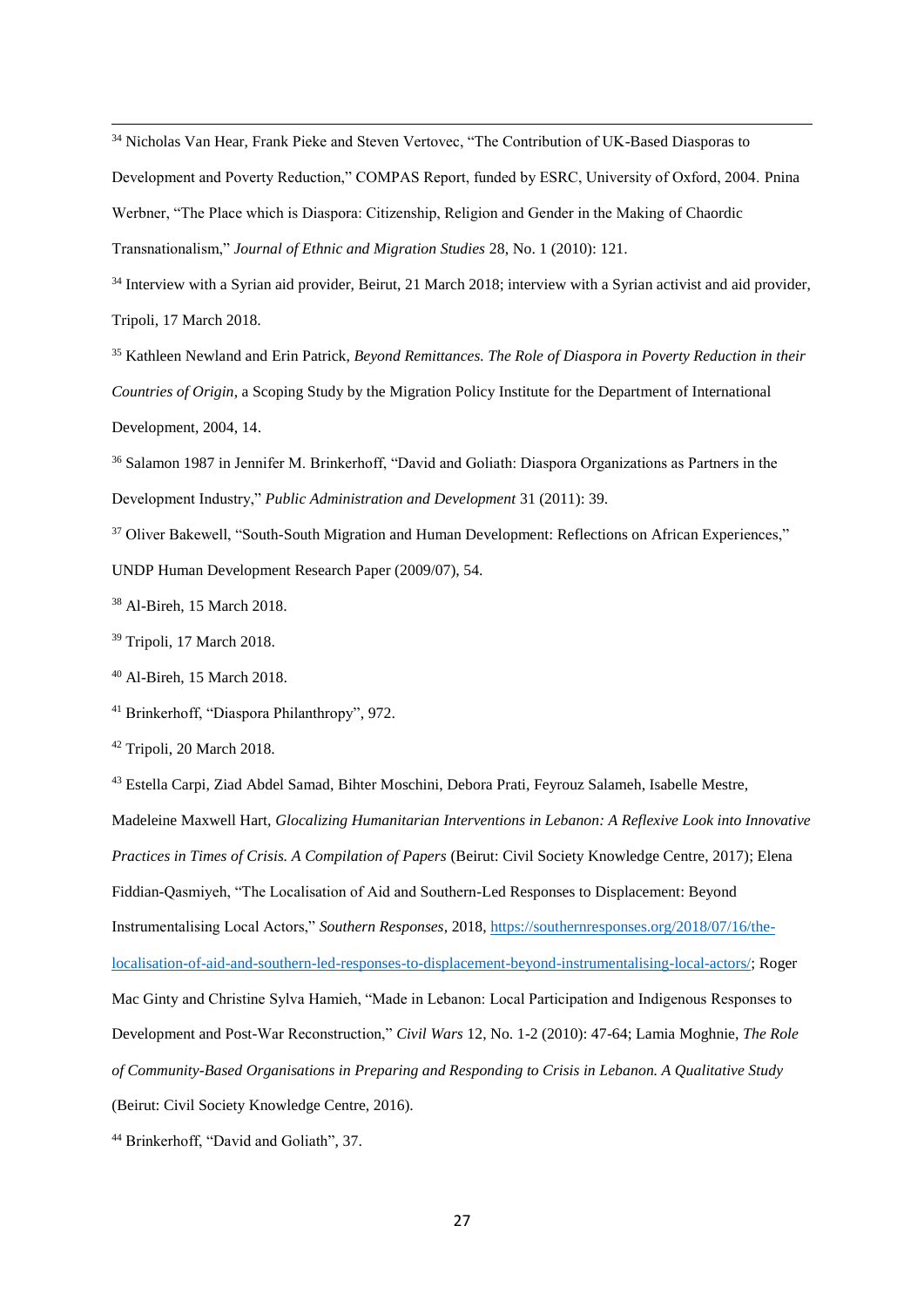<sup>45</sup> Building Markets, *Enabling a Localized Aid Response in Syria. An Assessment of Syrian-led Organizations*, Building Markets report, 18 May 2018, 10.

<sup>46</sup> Beirut, 21 March 2018.

**.** 

<sup>47</sup> Lebanon is not a signatory of the 1951 Geneva Convention for Refugees or the 1967 Protocol, and is officially classified as a transit country. In this context, UN agencies and INGOs address forced migrants as *de facto* refugees, who do not hold any legal status. Moreover, Lebanese laws regarding entrance, conditions for staying and for labor addressing Syrian nationals have changed frequently over the last seven years – see Filippo Dionigi, "Rethinking Borders. The Case of the Syrian Refugee Crisis in Lebanon," *Refugees and Migration Movements in the Middle East* 25 (2017): 22-29; Maja Janmyr, *The Legal Status of Syrian Refugees in Lebanon*, AUB Policy Institute Working Paper (2016).

<sup>48</sup> Building Markets, *Enabling a Localized Aid Response in Syria*, 13.

<sup>49</sup> Baeza and Pinto, "The Syrian Uprising and Mobilization of the Syrian Diaspora in South America."

<sup>50</sup> Tripoli, 18 March 2018.

<sup>51</sup> Baddawi camp, December 2016.

<sup>52</sup> Agenda for Humanity at: [https://www.agendaforhumanity.org/agendaforhumanity?referer=home.](https://www.agendaforhumanity.org/agendaforhumanity?referer=home)

<sup>53</sup> Marie Juul Petersen "Trajectories of Transnational Muslim NGOs," *Development in Practice* 22, No. 5-6 (2012): 775.

<sup>54</sup> Sadia Kidwai, "The Limits of Hospitality. Finding Space for Faith," in *The Refugee Crisis and Religion. Secularism, Security and Hospitality in Question*, ed. by Luca Mavelli and Erin K. Wilson (Lanham, MD: Rowman and Littlefield, 2017), 185; Claire Mercer and Maia Green "Making Civil Society Work: Contracting, Cosmopolitanism, and Community Development in Tanzania," *Geoforum* 45 (2013): 106-115. <sup>55</sup> Elena Fiddian-Qasmiyeh (ed.), *Gender, Religion and Humanitarian Responses to Displacement* (London:

UCL Migration Research Unit Policy Brief, 2016b).

<sup>56</sup> Al-Bireh, 15 March 2018.

<sup>57</sup> Ibid.

<sup>58</sup> Jennifer "David and Goliath: Diaspora Organizations as Partners in the Development Industry," 38.

<sup>59</sup> Ager and Ager, *Faith, Secularism, and Humanitarian Engagement*, 2015; Elizabeth Ferris, "Faith and Humanitarianism. It's Complicated," *Journal of Refugee Studies* 24, No. 3 (2011): 606-625.

<sup>60</sup> Tripoli, 17 March 2018.

<sup>61</sup> Al-Bireh, 15 March 2018.